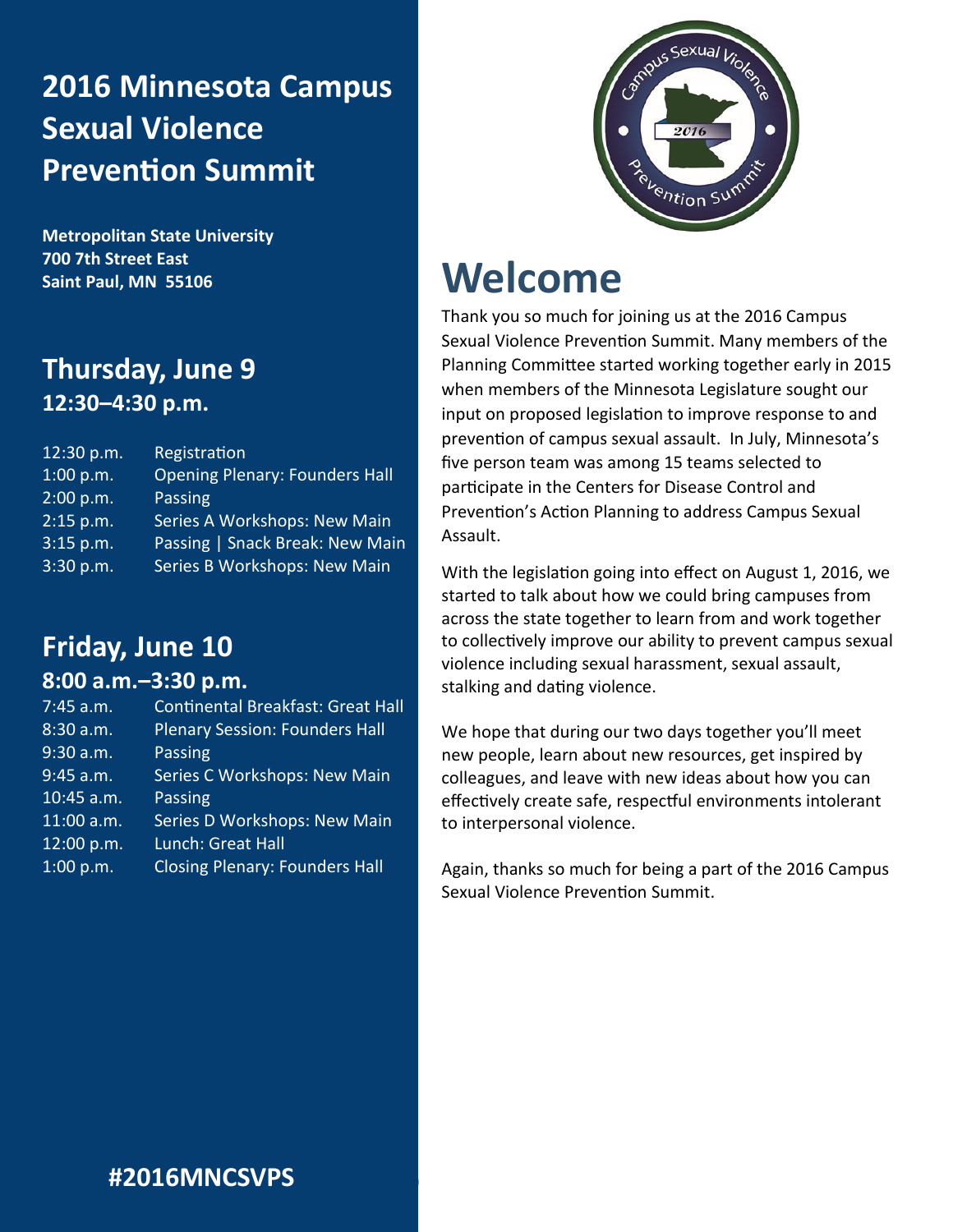# **Things to Know**

## **Purpose and Goals**

The purpose of the 2016 Campus Sexual Assault Prevention Summit is to share best practices and experiences to create a sense of shared community and commitment to effective prevention of sexual violence, dating violence, sexual harassment, and stalking.

Our goals are to:

- Provide practical resources campus staff need to implement effective, comprehensive prevention programs.
- Provide opportunities for campus staff to learn from each other and identify resources and successful programs in other campuses.
- Foster relationships among professionals whose work addresses sexual violence on campuses.

## **Accessibility**

All Metropolitan State University facilities are accessible to people with disabilities. For specific issues related to facilities or parking, please call 651-793-1549.

## **Gender Neutral Restrooms**

Gender neutral restrooms are available on the top floor of New Main (the same building where the workshops will be held).

# **Wireless**

Metro State is providing complimentary wireless network access to people attending the Summit. Please log on at Metro\_Guest.

# **Social Media**

Check out our [Summit Facebook page](https://www.facebook.com/events/224857617896927/) and talk up the Summit on Twitter @ #2016MNCSVPS.

## **No Host Reception**

We hope you will join us Thursday evening for a "no host" reception from 5:00 to 6:30 p.m. at Sakura Restaurant in downtown St. Paul (350 St. Peter Street N). We have reserved the upstairs room so please plan to continue your conversations and meet new colleagues over beverages and snacks.

# **Snacks, Breakfast, and Lunch**

To keep your energy up, Thursday afternoon, we have a planned snack break from 3:15 to 3:30 p.m. in the Great Hall on the main floor of New Main. Please stop up for trail mix, cheddar popcorn and beverages. On Friday morning, we'll have a continental breakfast (make your own yogurt parfait, mini muffins, beverages) set up at 7:45 a.m. so come in early to have a bite to eat and visit with colleagues. Friday's lunch is a boxed lunch with sandwich, chips, cookies, and fruit which you can eat in the Great Hall or take outside to eat. Then, as you leave the final session we'll have fruit and water available to "grab and go".

## **Parking**

Thanks to the generosity of Metro State University's Human Services Department, parking for the Summit is free in the Metro State University Parking Ramp off Maria Avenue between  $6<sup>th</sup>$  and  $7<sup>th</sup>$  Streets East.

# **Conference Resources**

All conference participants will have access to all conference presentation materials as well as additional resources we've gathered. To access these, please use this link: [http://bit.ly/1PrSD12.](http://bit.ly/1PrSD12) Please also visit the [2016 Summit webpage](http://www.health.state.mn.us/divs/healthimprovement/working-together/trainings-conferences/campussummit.html) and the [MDH Campus Sexual Violence Prevention Portal.](http://www.health.state.mn.us/injury/topic/svp/campuskit/)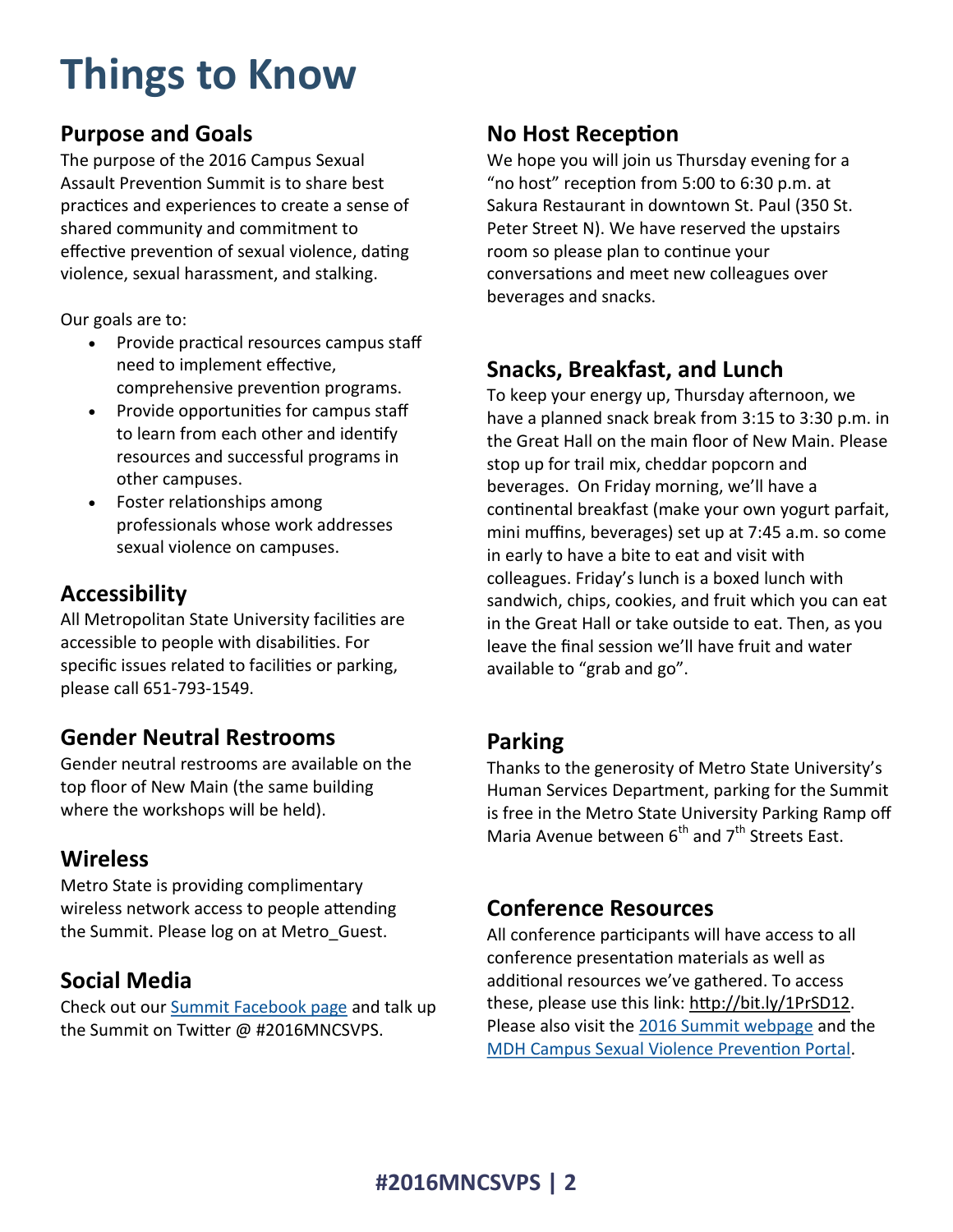# **Funding Partners**

The Aurora Center for Advocacy & Education Minnesota Department of Health Sexual Violence Prevention Unit

The Minnesota Private Colleges Council Minnesota's State Colleges and Universities (MnSCU)

# **Steering Committee**

Traci Thomas Card, *The Aurora Center for Advocacy & Education/Boynton Health Service* Yvonne Cournoyer, *Prevention Program Manager, Minnesota Coalition Against Sexual Assault (MNCASA)* Roberta Gibbons, *Professor, Metro State University* Amy Kenzie, *Sexual Violence Prevention* 

*Coordinator, MN Department of Health* Lee LaDue, *Assistant Director, Women's Center, St. Cloud State University*

# **Planning Committee**

Emily Erickson, *Sexual Misconduct Prevention Coordinator, St. Thomas University* Renée Hogoboom, *Associate Director for Diversity and Equity, Minnesota's State Colleges and Universities (MnSCU)* Patti Klein, *Associate Dean and Title IX Coordinator, Hamline University* Jeni Kolb, *Men's Engagement Coordinator, The Aurora Center for Advocacy and Education* Katie Kramer, *Program Manager-Prevention, Minnesota Coalition for Battered Women* Hannah Laniado, *Sexual Violence Prevention Specialist, MNCASA* Sara Maaske, *Communications Coordinator, Minnesota Department of Health* Amy McDonough, *Director of Government and Community Affairs, Minnesota Private College Council* Mitch Peterson, *former Vice Chair of the Minnesota Career Colleges Association* Carly Puch, *Women's Center, St. Cloud State University* Peggy Sarnicki, *Minnesota Association for Student Conduct Administration*

# **Tracks**

# **2015 Legislation**

Workshops that address specific requirements of the Campus Sexual Assault Legislation passed by the Minnesota Legislature in 2015. *#2016MNCompliance*

# **Prevention**

Workshops focused on the effective prevention of sexual assault, stalking, dating violence or sexual harassment. *#2016MNPrevention*

# **Response**

Workshops focused on effective responses to sexual assault, stalking, dating violence or sexual harassment. *#2016MNResponse*

P R L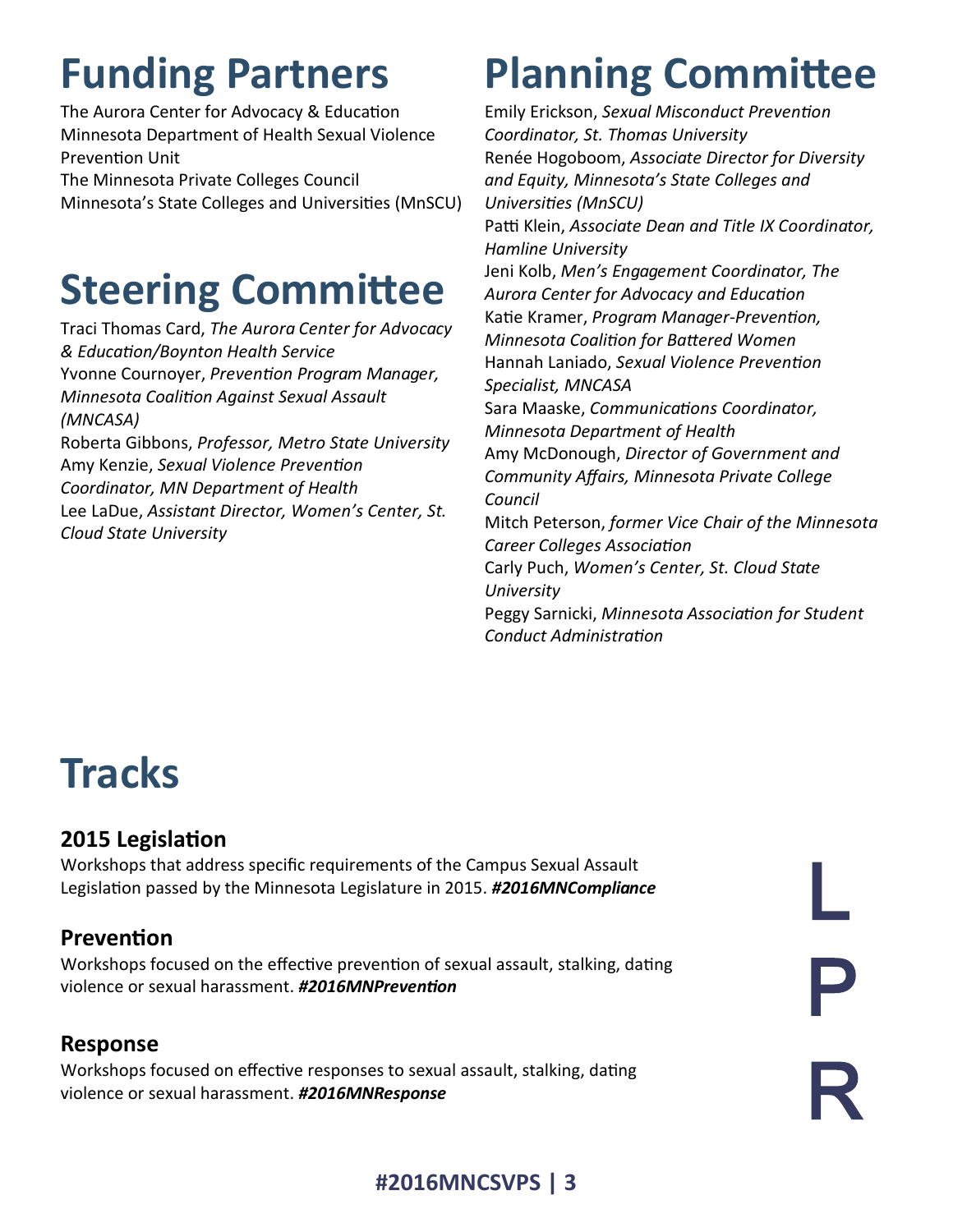# **Plenary Sessions**

# **Thursday, June 9 1:00–2:00 p.m.**

# **Sexual Violence on the College Campus: How'd We Get Here? Where Are We Going?**

*Lee Ladue,* **Gender Violence Prevention Program Coordinator, St. Cloud State University;** *and Roberta Gibbons, PhD,* **Associate Professor and Chair, Department of Human Services, Metropolitan State University**

For many colleges, it can seem like the Campus SaVE Act and the recent MN legislation related to sexual violence on campus have come out of nowhere. Indeed, this conference itself is the first of its kind in the state. Despite the sense of novelty, the truth is that legislation, federal directives, advocacy and case law have been building for decades. This presentation will explore how we got here and envision a future where prevention is widely practiced, consent is commonplace, victims are supported, masculinity is variable, parties are safe for all, reports go up but incidents go down, and college presidents can't wait to brag about their incredible team of sexual violence prevention, intervention, and adjudication professionals.

# **Friday, June 10 8:30–9:30 a.m.**

# **Preventing Sexual Violence with a Public Health Approach**

*Jenny Dills, MPH,* **Health Scientist, Division of Violence Prevention, Centers for Disease Control**

In 2014, The White House Task Force to Protect Students from Sexual Assault asked CDC to support sexual violence primary prevention by hosting the Think Tank on Sexual Violence Prevention on College and University Campuses where CDC invited prevention researchers, practitioners, college and university staff and leadership, and students to brainstorm and discuss best practices for the field. Following the Think Tank, CDC convened 15 state teams comprised of RPE grantees, state sexual violence coalitions, and campus leadership and staff to action plan for prevention implementation. The goal was for prevention teams to integrate lessons learned from the Think Tank into multi-year action plans to address violence on campuses using strategies at multiple levels of the social ecological model.

In this plenary session, Ms. Dills will share takeaways from the meetings, a national prevention scan, as well as the promising and evidence-based practices around campus sexual violence prevention.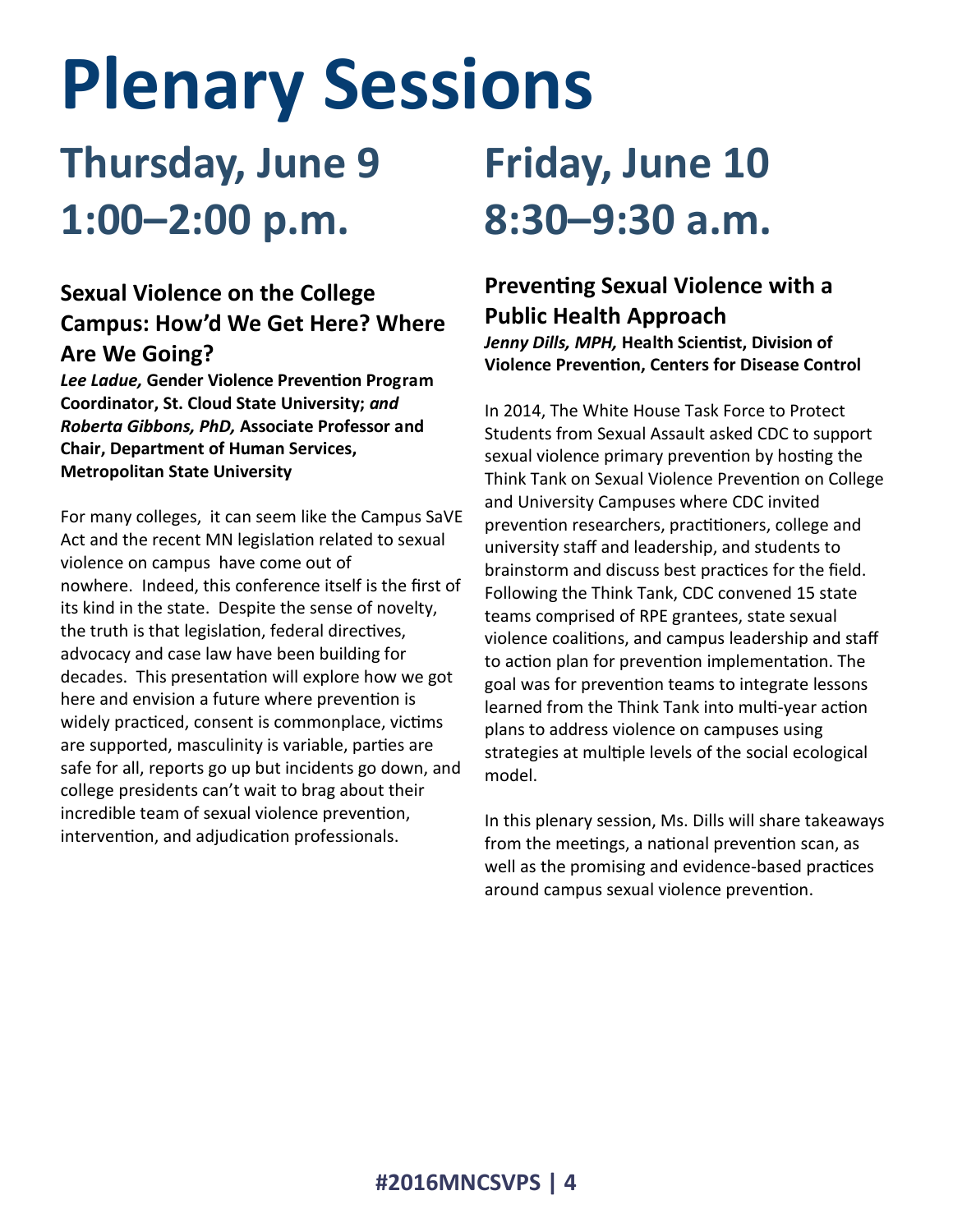# **Closing Plenary Friday, June 10 1:00-3:00 p.m.**

## **Student Led Ignite Presentations**

Join us to learn about five student led initiatives. Each will give a brief, TED talk style introduction followed by a panel question and answer session.

### **Consent Matters**

*Sarah Leistico,* **Metropolitan State University** 

**Get Your Greek On: Engaging Greeks in Prevention of Sexual Violence** *Maddie Phelps and Bronte Stewart-New***, Violence Prevention Educators from The Aurora Center for Advocacy & Education**

**It's On Us** *Carly Puch,* **St. Cloud State University** 

# **LGBT Healthy Relationships Group**

*Samuel Gilbert,* **Columbia University** 

**Stopping Party Fouls: Engaging Male Athletes in Sexual Violence Prevention** *Aisha Hassan,* **College of St. Scholastica** 

### **Closing Spoken Word Performance**

*Fatima Camara and Laresa Avent*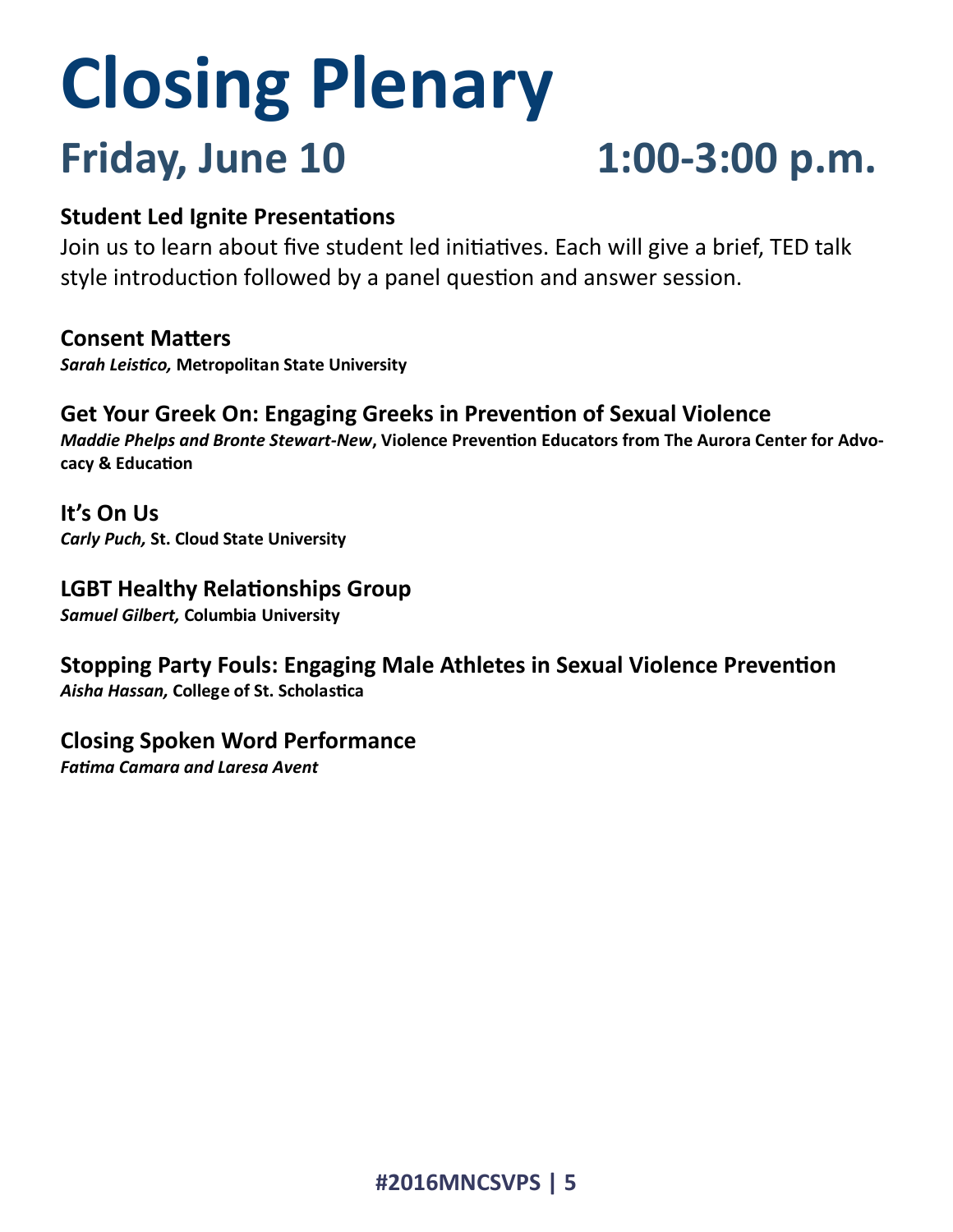# **Workshops Series A Thursday, June 9 2:15–3:15 p.m.**

# **Aiming to Make Your Title IX Policies and Procedures a "10"** *Carl Lehmann,* **Gray Plant Mooty**

This session will review the legal requirements for sexual misconduct complaint processes under Title IX, the Violence Against Women Reauthorization Act (VAWA) and Minnesota's new campus sexual assault law. Recognizing that legal compliance is only the first step in providing an effective process, we will focus on best practices for processes that promptly and fairly balance the interests of complainants and respondents to the process. **Room: L205**

**Tracks:** L, P, R

# **Protecting the Confidentiality of Survivors**

*Caroline Palmer,* **Minnesota Coalition Against Sexual Assault**

Confidentiality protections are vital to victims/ survivors of sexual violence. They may not seek help if there is reason to believe their sensitive information will be shared. This session offers an overview of the legal and ethical obligations addressing victim/survivor confidentiality, with a special focus on the campus setting. We will also look at various actions and protections that can be taken when breaches of confidentiality are attempted or made.

**Room: L213**

**Tracks:** R

# **Ending Rape: A Social Change Approach to Sexual Violence Prevention** *Keith Edwards*

This nationally recognized, award winning, and research proven presentation discusses a shift from reactive to proactive approaches in addressing sexual violence on college campuses. This prevention based approach challenges many common held understandings about sexual violence, perpetrators, consent, and the cultural roots of sexual violence. Participants will gain a clear understanding of the concepts of consent and the mis-education that our culture socializes people of all genders into around hooking up and having sex. Strategies offered will help participants be more effective in preventing sexual violence, reaching potential perpetrators, supporting survivors, navigating campus response, and addressing the rape culture on campus. **Room: L209**

**Tracks:** P

# **Buy-In: Faculty and Staff Apathy to Action**

*Katie Eichele,* **The Aurora Center, University of Minnesota**

This session examines the challenges to getting faculty and staff involvement for sexual assault prevention efforts. Turning data into drama, and stats into stories, we'll look at strategies to influence change on an individual and on a systems-level to incite employee engagement and action. **Room: L215**

**Tracks:** P, R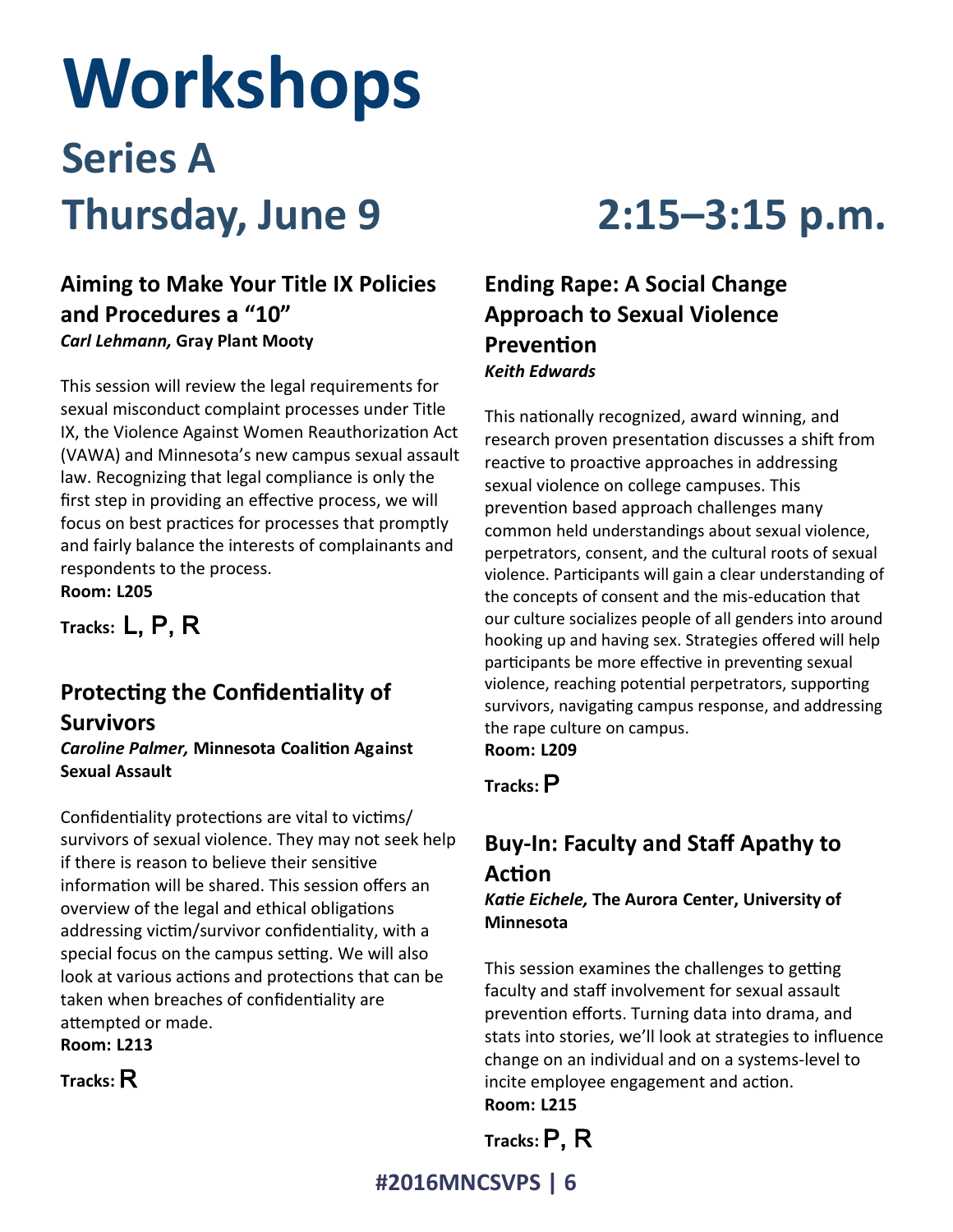**Institutional Models to Support Campus Sexual Assault Response and Prevention: What Happens When Campus Leadership Takes an Interest** *Kathy Smith and Dayna Olson ,* **Rape and Abuse Crisis Center,** *Ashley Atteberry and Lynn Peterson,*  **MSUM**

This presentation is a case study of sexual assault prevention and response efforts at Minnesota State University Moorhead highlighting the impact of campus leadership and partnership with the Rape and Abuse Crisis Center. In the Fall of 2014, President Anne Blackhurst initiated the President's Task Force on Sexual Violence Prevention. While MSUM had been working on sexual violence response and prevention in the past, this effort was the first comprehensive approach to addressing sexual violence under the leadership of campus administration. **Room: L214**

**Tracks:** P

# **It's Not Just Celebrities: Responding to Stalking and Harassment on College Campuses**

*Traci Thomas Card ,* **The Aurora Center and Boynton Health Service, University of Minnesota**

This workshop will focus on the ways in which staff and faculty can work together to ensure that victim/ survivors of stalking and harassment are safe and supported. This workshop will explore the prevalence of stalking and harassment on college campuses in MN, including both physical and electronic methods. Participants will learn about best-practices in responding to situations involving stalking and harassment, as well as resources for advocacy and support that campuses can provide victim-survivors. Throughout the session, audience members will be invited to participate in both small and large group discussions. The workshop will

conclude by providing audience members an opportunity to participate in several case studies. **Room: L210**

**Tracks:** R

# **Partners in Prevention and Response: How Survivors, Community and Campus-Based Advocates Can Benefit from Meaningful Collaboration** *Laura Schultz,* **Minnesota State University,**

**Mankato;** *and Hannah Laniado,* **Minnesota Coalition Against Sexual Assault**

Partnerships between college campus staff who respond to survivors of sexual violence and community based sexual assault advocates are an underrated match. Community and campus based advocates can create mutually beneficial relationships which ultimately provide a superior response for survivors of campus sexual violence. Whether teaming up to provide survivors a continuum of services such as professor notification letters, reporting to police or campus officials, assistance with filling out an Order for Protection (OFP), or finding shelter for nontraditional students, utilizing both campus and community resources provides the best resources to survivors. Benefits include joint planning of community events such as Sexual Assault Awareness Month (SAAM), stronger sexual assault response teams (SARTs), and diverse prevention approaches in your community. Presenters will share successful projects from their partnership- such as the Safe Bar Initiative, a community primary prevention effort to reduce sexual violence in liquor serving establishments. They will also help strategize ways to create meaningful and truly beneficial relationships with your campus or community advocates.

**Room: L211 Tracks:** P, R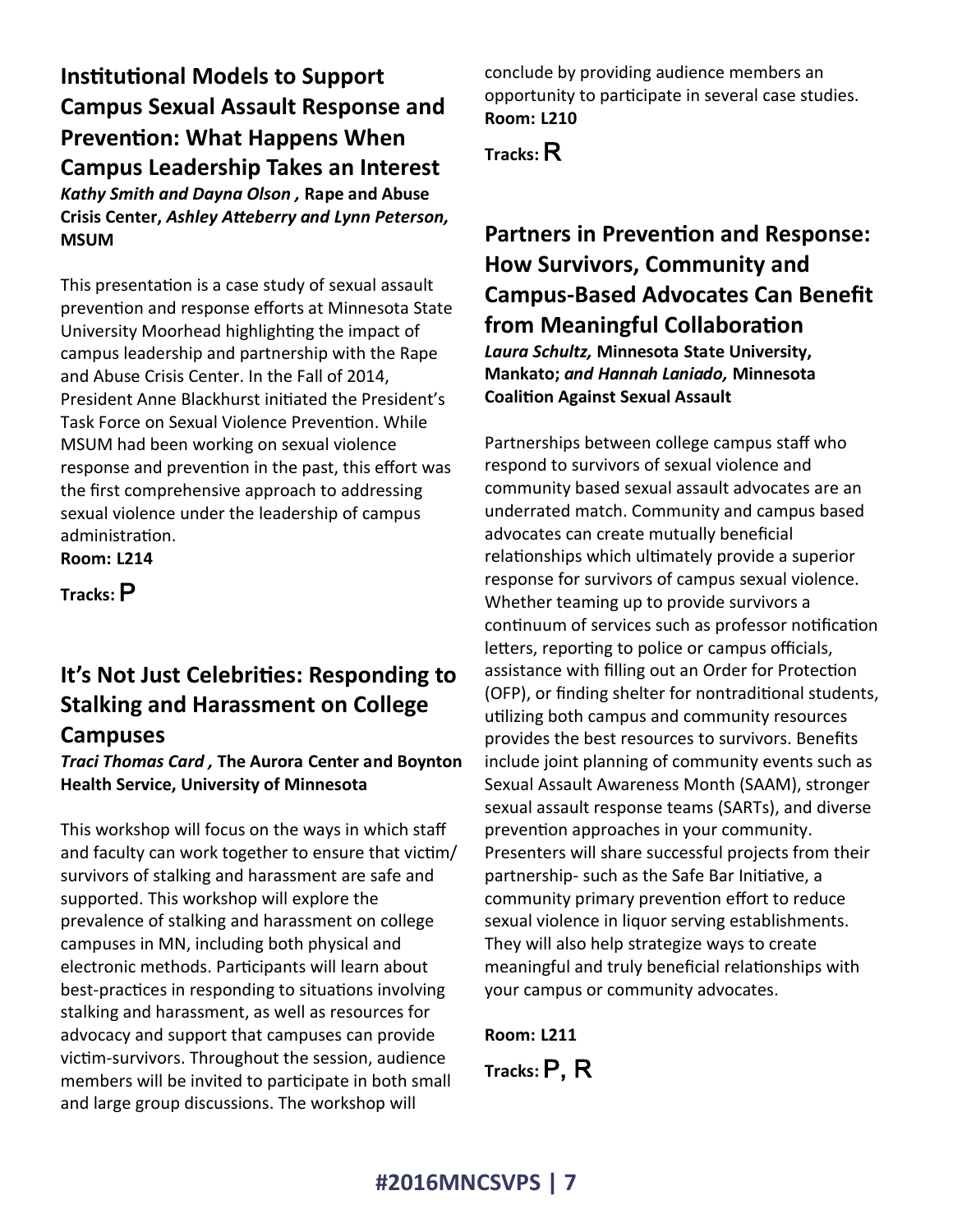# **Series B Thursday, June 9 3:30–4:30 p.m.**

# **Addressing Sexual Violence Against Native Students on Campus**

*Amanda Watson,* **Minnesota Indian Women's Sexual Assault Coalition**

This session will explore the reasons why Native students experience higher rates of sexual violence than their peers. Both historical and current data will be discussed, and strategies for effectively supporting Native students who experience sexual violence will be examined. This session will be useful for staff and faculty at all levels, and specific questions and action plans will be provided for multiple functional areas.

**Room: L213**

**Tracks:** R

# **Best Practices for Prevention of Sexual Violence: What We Know**

*Yvonne Cournoyer,* **Minnesota Coalition Against Sexual Assault**

Do you ever wonder how effective your prevention programming is? With so many "programs in a box", is there one that is right for your campus? How do you do more with limited resources? This workshop will provide a brief overview of what we know about effective prevention and how to apply this to sexual violence prevention on college campuses. The presenter will summarize what is currently known about the effectiveness of various approaches and participants will receive some tools they can use for planning on their campus.

| <b>Room: L205</b> |  |
|-------------------|--|
| Tracks: $L, P$    |  |

## **Beyond the Hunting Ground: Survivors and Advocates Speak Out**

*Emily Lafond, Sarah Van Liew, and Becky Redetzke Field,* **The Aurora Center, University of Minnesota**

Beyond the Hunting Ground is an open discussion panel of victim-survivors and advocates who have navigated the aftermath of sexual assault while on a college campus. The goal is to provide insight into the barriers that survivors face as well as best practices of how to support victim-survivors who are also students.

**Room: L214**

**Tracks:** R

# **Dating and Domestic Violence: Responding Effectively on College Campuses**  *Lee LaDue,* **St. Cloud State University**

Dating/domestic violence is widespread on college campuses but has not received the same attention as sexual assault sometimes resulting in developing protocols that respond to these crimes in a similar fashion. Responding to domestic violence in the same way we respond to sexual violence can put victims at risk, decrease the likelihood of victims cooperating in investigations and decrease the safety for all of our students. This presentation will look at what domestic violence programs have learned about effective responses and protocols and how those can be adapted on college campuses.

**Room: L211 Tracks:** R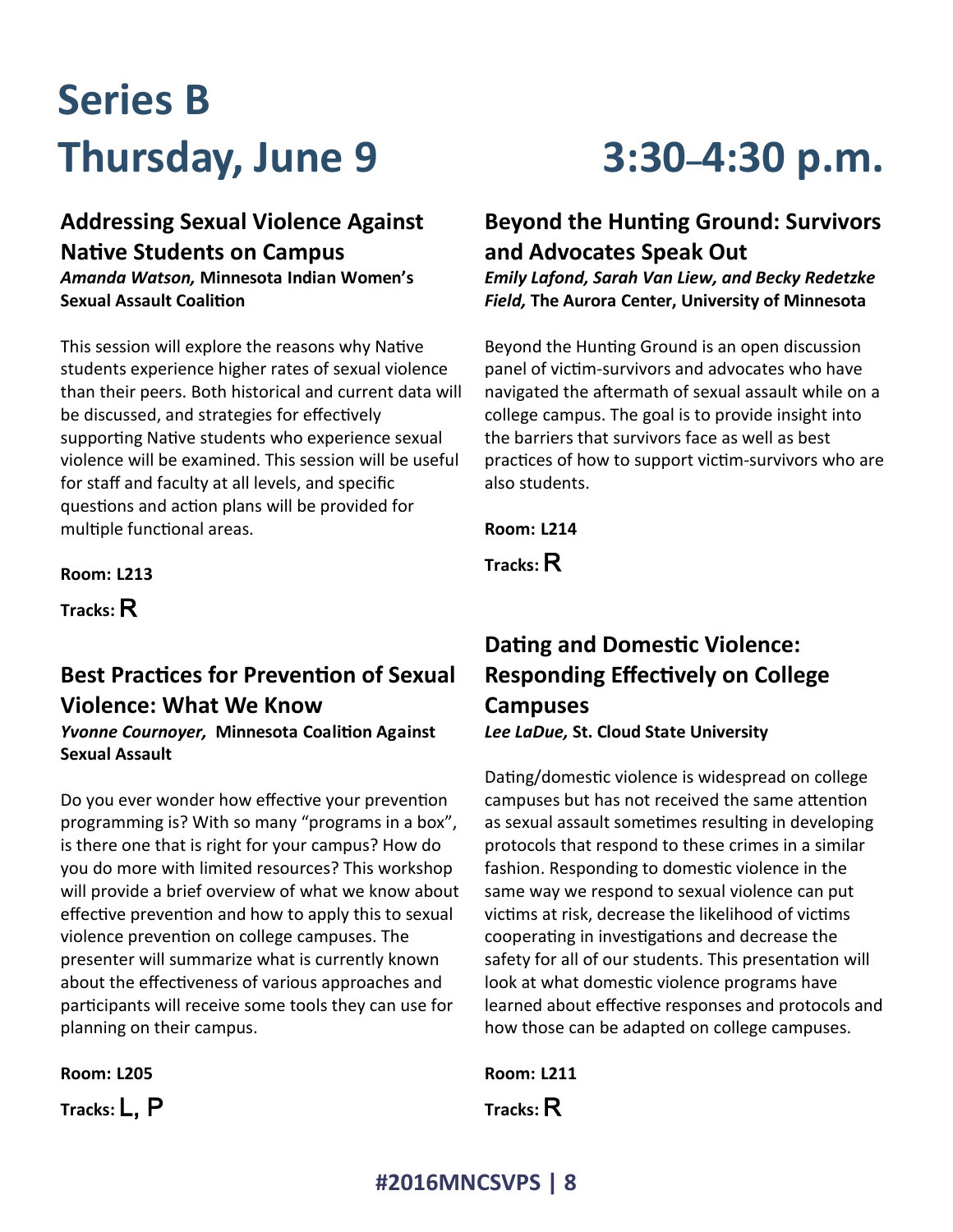## **Low Cost Ways to Integrate Sexual Violence Prevention on Your Campus** *Lori Mikl,* **Winona State University**

This presentation will briefly discuss the outreach and prevention initiatives at Winona State that don't break the financial bank. Some of the initiatives discussed will include bystander intervention training, sexual violence awareness and prevention training, and poster campaigns. **Room: L209**

**Tracks:** P

# **Making the Connection: Healthy Sexuality and Sexual Violence Prevention**

*Laura Haave,* **Carleton College**

On many campuses, programming about sexual health, sexual and gender identities, and sexual violence prevention are the responsibility of separate departments or staffpeople who function independently. This session will provide an opportunity to discuss the impact of integrating such programming and explore the connections between promoting healthy sexuality and preventing sexual violence.

**Room: L210**

**Tracks:** P

### **Neurobiology of Trauma**  *Peggy LaDue,* **Central Minnesota Sexual Assault Center**

Trauma Informed Services has become part of best practices to enhance the response to victim/survivors of sexual violence. This presentation will provide knowledge of how trauma impacts the human brain and behaviors. It is essential for professionals within all systems having contact with victim/survivors to make a shift in how they respond. Understanding neurobiology changes this response from "What is wrong with you?' to "What has happened to you?" Victim/survivors deserve trauma informed responses rather than experiencing having their normal reaction pathologized.

**Room: L215**

**Tracks:** L, R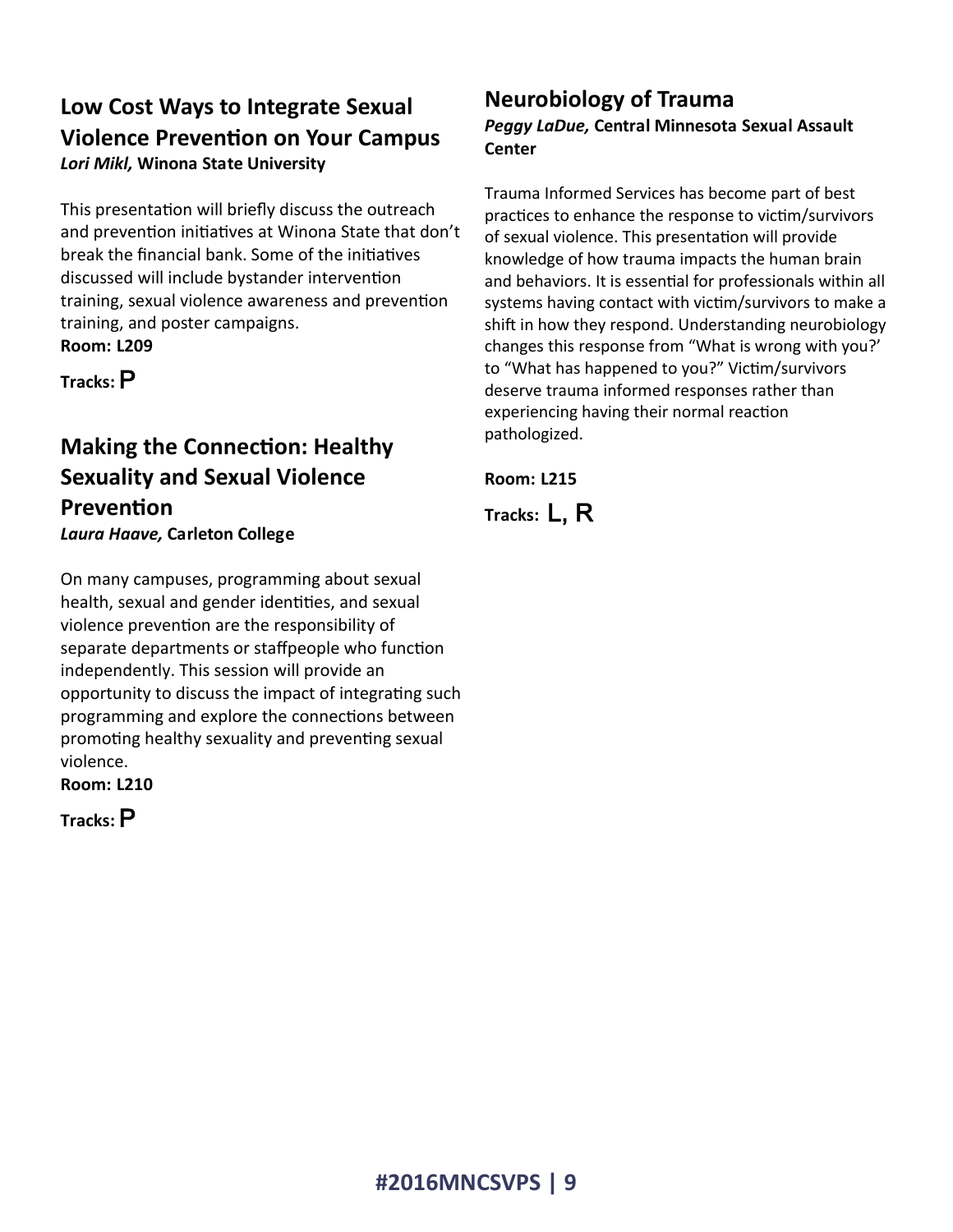# **Series C**

# **Best Practices for Investigating Sexual Assault**

*Paul Schnell,* **Maplewood Police Department**

This session will provide an overview of best practices for the investigation of sexual assault cases. Topics to be covered in the session include: trauma informed interviewing, investigative mindset, the use of pre-text calls/messaging to advance the investigative process, the importance of context, and anticipating defense arguments. **Room: L209**

**Tracks:** L, R

# **Enhancing Partnerships with Campus and Community Response to Adult**

**Sexual Assault, Part I (Continues in Series D)** *Leah Lutz,* **Sexual Violence Justice Institute at the Minnesota Coalition Against Sexual Assault;** *and Theresa Galatowitsch,* **Hennepin County Attorney's Office**

College campuses have their own investigative and judicial systems, and there are several federal policies that shape how they respond to a report of sexual assault. Recent Minnesota legislation also requires coordination between campuses and law enforcement and additional training requirements. The question remains of how these efforts are organized to affect the campus and justice response to sexual violence at a deeper level. This session will consider the questions: How can law enforcement and prosecution strengthen their relationship with local colleges/universities? What do they need to know about the campus response protocol? How can universities and community based multidisciplinary teams best integrate their protocols so they can support the victim/survivor?

# **Friday, June 10 9:45–10:45 a.m.**

Participants will get concrete ideas for creating partnerships with law enforcement that attend to campus procedures and federal guidelines as well as Minnesota specific requirements. **Room: L211**

**Tracks:** L, R

## **Highlights from OCR's Guidance on Title IX and Sexual Violence** *Camille Lee, TiShaunda McPherson,* **U.S. Department of Education, Office for Civil Rights**

The presentation will provide an interactive overview of Title IX as well as a discussion of the following topics: School's Obligations to Respond to Sexual Violence; Responsible Employees and Reporting; Confidentiality; Investigation protocol, Interim Measures, Remedies and Prevention and Training.

**Room: L205**

**Tracks:** P, R

# **PACT (Prevent. Act. Challenge. Teach.): A Comprehensive Bystander Intervention Program**

*Heather Gerdes and Michael Krug,* **Winona State University**

In the fall of 2014, WSU, as a part of the RE Initiative, established a peer advocacy and education program that for the first time offers students on-campus victim services (GBV 24/7 Confidential Helpline, staffed by peer advocates and backed by professional victim services partner, the Women's Resource Center of Winona, WRC) as well as a comprehensive bystander intervention program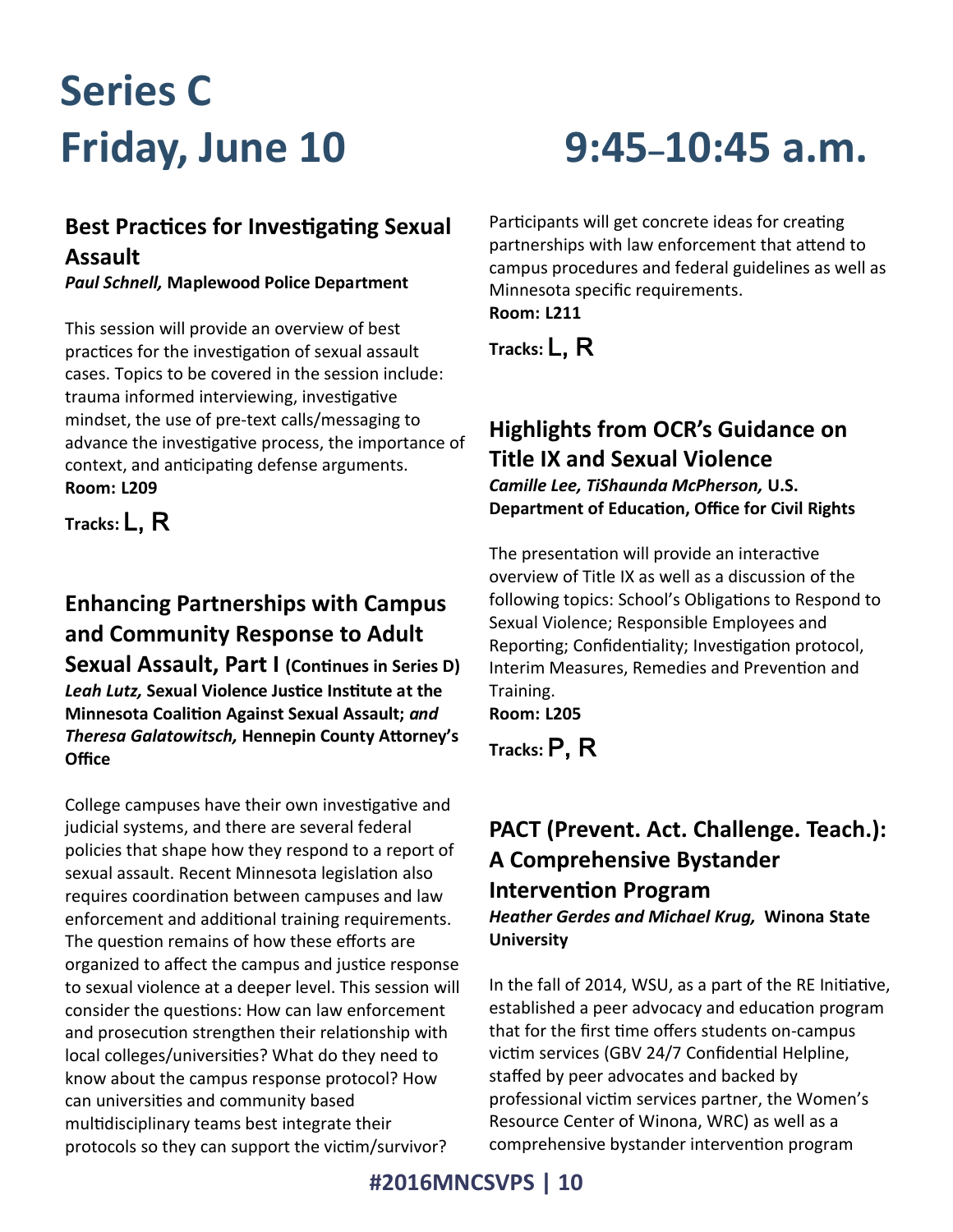(Prevent. Act. Challenge. Teach. = PACT) available to all students and employees. PACT was adapted with permission from Duke University. Grounded in evidence-based practices and developed in collaboration with students, PACT offers multiple options for prevention education. This session will offer an overview of the PACT program and will include information on how to adapt PACT to your campus.

### **Room: L215**

**Tracks:** P

# **Queering Sexual Violence Response on College Campuses**

*Jude Foster,* **PAVSA;** *and Lexie Generous,* **College of St. Scholastica**

Lesbian, gay, bisexual, transgender, queer, intersex, and asexual people are subject to the same spectrum of sexual violence as the general population. Lack of cultural knowledge and stigma often leave this group unsupported and uninvolved in prevention, intervention, and response efforts related to sexual violence on college campuses. Join us in dialogue about ways to better serve, support, involve, and eradicate sexual violence among LGBTQAI+ communities.

# **You're Not Overreacting: Preventing Stalking and Harassment on College Campuses**

*Traci Thomas Card,* **The Aurora Center and Boynton Health Services, University of Minnesota**

This workshop will focus on the ways in which staff and faculty can work together to prevent stalking and harassment on college campuses. Participants will explore a variety of stalking and harassment prevention strategies that can be utilized and adapted for higher education institutions. Topics covered in this session will include: data on stalking and harassment prevention, national campaigns, specific prevention and intervention programs, and ideas for how to engage students, staff and faculty in the movement to prevent stalking and harassment on college campuses. Throughout the session, audience members will be invited to participate in both small and large group discussions. The workshop will conclude by providing audience members an opportunity to create an action plan to prevent stalking and harassment on their respective campuses.

**Room: L210**

**Tracks:** P

**Room: L213**

**Tracks:** R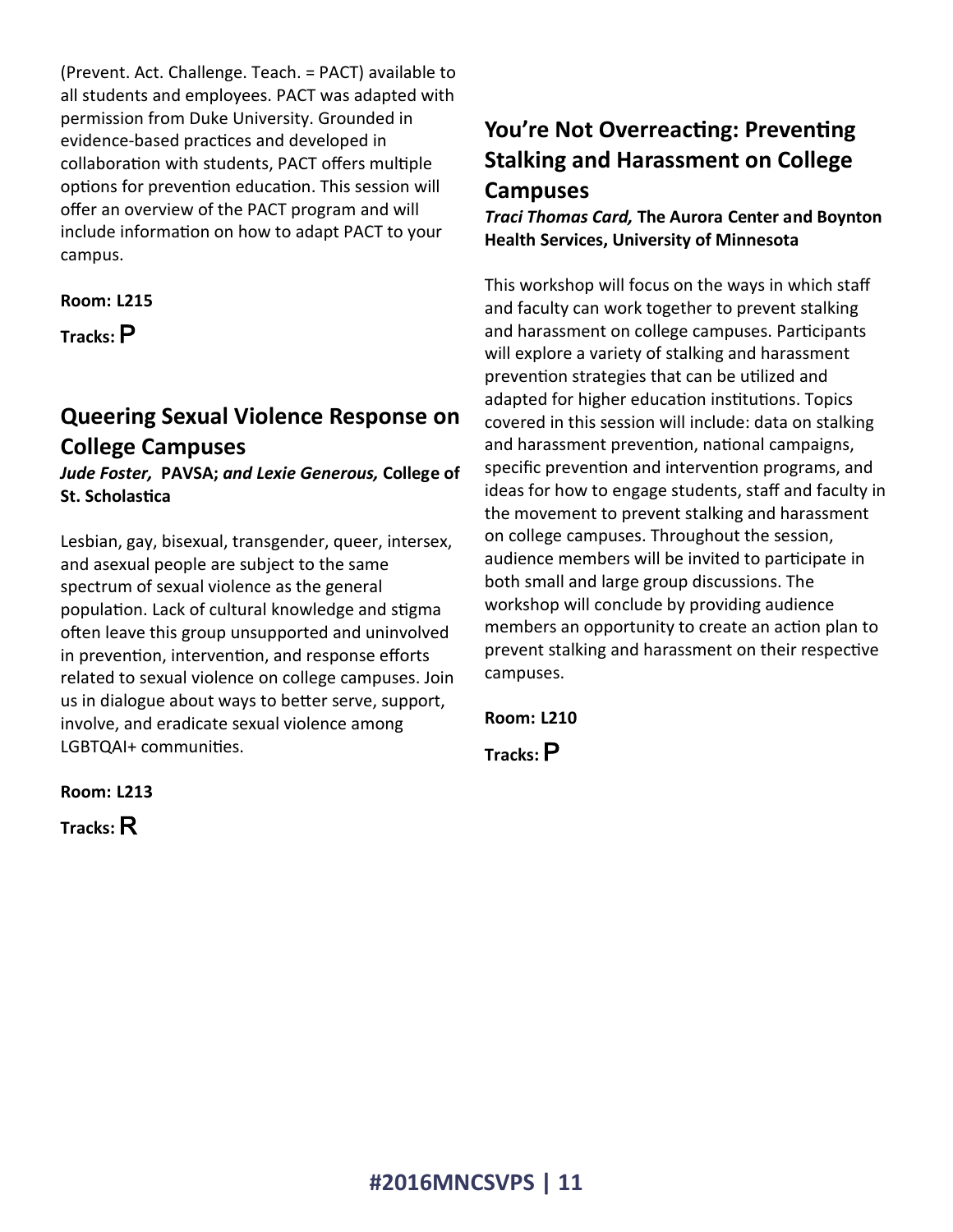# **Series D**

# **Enhancing Partnerships with Campus and Community Response to Adult Sexual Assault, Part 2 (Continued from Series C)**

*Leah Lutz,* **Sexual Violence Justice Institute at the Minnesota Coalition Against Sexual Assault;**  *Theresa Galatowitsch,* **Hennepin County Attorney's Office***; and Paul Schnell,* **Maplewood Police Department**

(See Description in Series C above) **Room: L211**

**Tracks:** L, R

## **Institutionalizing Intervention and Primary Prevention: VIP & BEST at CSS** *Lexie Generous,* **College of St. Scholastica;** *and Ed Heisler,* **Men as Peacemakers**

This presentation will explore the strategic process the College of St. Scholastica utilized in partnership with community based organizations, including Men As Peacemakers, to address and institutionalize Intervention and primary prevention of sexual violence on campus. This workshop will highlight ways we used collaboration to build a comprehensive program, including policies, procedures, training, education, programming, curriculum, and victim/survivor services. We will highlight ways our intervention efforts informed, and were supported by, our community based partnership with the BEST Party Model in raising awareness, bystander intervention, and developing primary prevention leadership amongst our campus community. **Room: L213**

# **Friday, June 10 11:00 a.m.–12:00 p.m.**

**Know Abuse: A Resource for Youth and Professionals to Help Understand and Prevent Dating Violence** *Eric Hansberger, Molly Tennessen, and Tyler Osterhaus,* **Cornerstone**

Differences between adult domestic violence and teen dating violence are often overlooked and misunderstood. Cornerstone's PAVE staff provides presentations and works directly with young people whose lives have been affected by dating violence. This presentation will provide participants an online toolkit of innovate techniques, dialogue, and activities PAVE staff have used to educate students over the past 15 years. Participants will receive a packet of activities and handout to use with their clients.

**Room: L215**

**Tracks:** P

## **Identity Matters: A Primer on Identity, Positionality, and Power** *Kyle Tran Myhre/Guante*, **Activist and Artist**

Whether working to support survivors, crafting prevention programs, or organizing media campaigns, the various identities that we hold impact our work. This interactive workshop will be an entry point for discussions about intersectionality and privilege in violence prevention work, but will also be a space to ask questions, share stories and strategies, and engage in dialogue with one another. **Room: L214**

**Tracks:** P, R

**Tracks:** P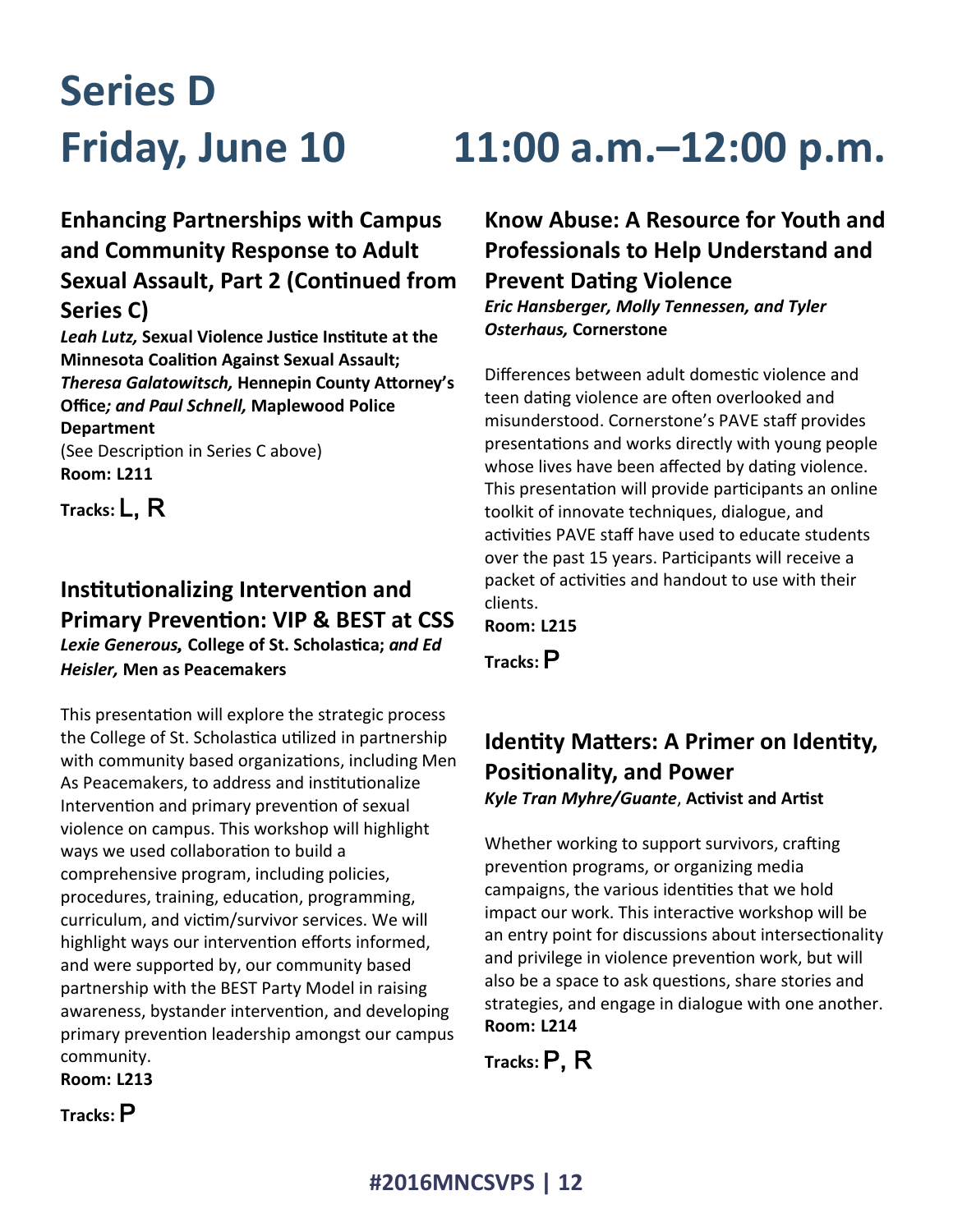# **Policy and Advocacy: Working In Tandem**

*Renee Hogoboom,* **Minnesota State Colleges and Universities;** *and Hannah Laniado,* **Minnesota Coalition Against Sexual Assault**

Policy and advocacy can often seem at odds with one another, yet we know both are necessary for an effective response to sexual violence on college campuses. In this presentation Renée Hogoboom, MnSCU's System Director for Investigations, will provide an overview of campus policies, highlighting where advocates can be used most effectively. Hannah Laniado, who worked as an advocate on college campuses, will share her experience with systems change work between college campuses and community advocacy centers. **Room: L209**

**Tracks:** L, R

# **Safe in the U.S. and Abroad: Preventing Sexual Violence for International Students and Students Studying Abroad**

*Patti Klein and Kari Richtsmeier,* **Hamline University**

This session will address issues surrounding the prevention of sexual violence for international and study abroad students. We will share our "crossing boarders" orientation to study abroad as well as our International Student Orientation that address prevention measures for students studying abroad, U.S. culture and prevention. We will also share how we address resources available to students and how Hamline University works to support students in reporting and resources both in the U.S. and while studying abroad. Case studies will be shared which will address state and federal reporting requirements. **Room: L205**

**Tracks:** P

# **The Role of Campus Health Centers in Preventing and Responding to Intimate Partner Violence and Sexual Violence**

*Katie Kramer,* **Minnesota Coalition for Battered Women**

This session will provide providers with the tools and resources they need to be comfortable talking to all their patients about intimate partner and sexual violence. This session will help you:

- 1. Understand the prevalence and health impact of intimate partner and sexual violence on college campuses.
- 2. Provide universal education on consensual sexual activity and healthy relationships.
- 3. Offer harm reduction strategies for all patients to reduce risk for sexual violence.
- 4. Describe the importance of connecting with campus, local and national intimate partner and sexual violence resources.

### **Room: L210**

**Tracks:** L, P, R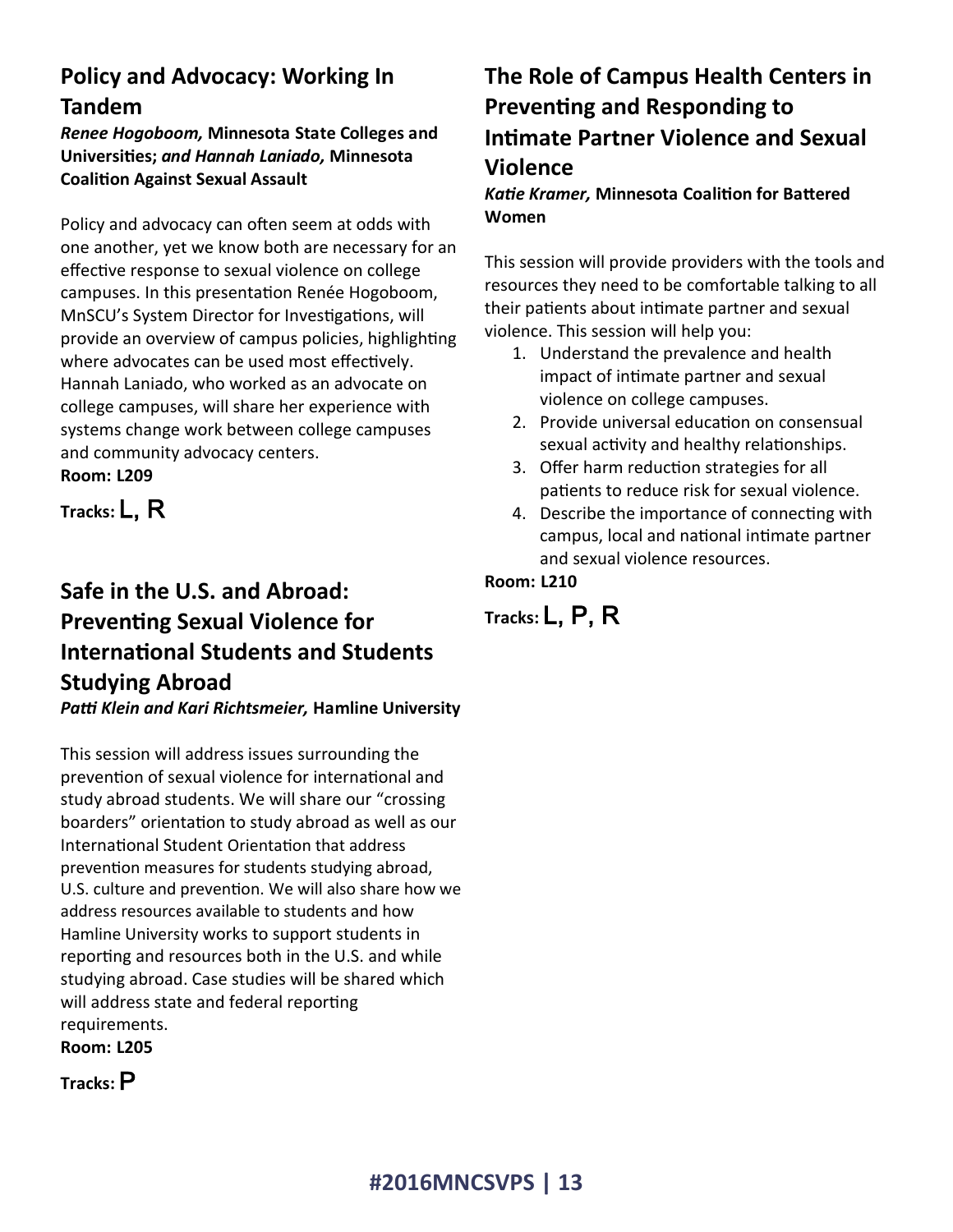# **Presenters**

### **Atteberry, Ashley**

Ashley Atteberry is currently pursuing a Doctorate in Higher Education from the University of North Dakota. She earned her Master of Arts in English and Bachelor of Arts in English from the University of South Dakota. She joined MSUM in 2008 as the Judicial Affairs Officer, which was renamed the Director of Student Conduct and Resolution. Ashley was named the Title IX Coordinator for MSUM in 2011. She also served concurrently in the role of Director of the Office of Diversity and Inclusion during the 2014-2015 academic year. Ashley currently serves as Co-Chair of MSUM Presidents Sexual Violence Prevention Committee.

### **Cournoyer, Yvonne**

Yvonne Cournoyer is the Prevention Program Manager at the Minnesota Coalition Against Sexual Assault, where she manages sexual violence prevention programs and projects, including leading MNCASA's Prevention Legislative Policy advocacy efforts. While at MNCASA, she successfully advocated for the first ever state general fund appropriations and worked closely with key leaders on campus sexual assault to pass legislation that adds robust training requirements for staff and students on all MN campuses and she is the convener of the 2016 Campus Sexual Violence Prevention Summit.

### **Jenny Dills**

Jenny Dills, MPH is a Health Scientist in the Division of Violence Prevention at the Centers of Disease Control and Prevention. Her work focuses primarily on campus sexual violence prevention, intimate partner violence, and teen dating violence prevention. Prior to coming to CDC, she worked for the Missouri Coalition Against Domestic and Sexual Violence and in the University of Missouri Relationship and Sexual Violence Prevention Center.

### **Edwards, Keith**

Over the past 15 years Keith has spoken and consulted at more than 100 colleges and universities on sexual violence prevention, men's identity, and social justice education. He has presented more than 100 programs at national conferences and has written more than 15 articles or book chapters on these issues. His research, writing, and speaking has received national awards and recognition including ACPA Dissertation of the Year and ACPA Diamond Honoree. He was recently selected to cochair ACPA's Presidential Task Force on Sexual Violence

Prevention in Higher Education and co-edited the publication Beyond Compliance: Addressing Sexual Violence in Higher Education. He is currently editing a book on sexual violence prevention and response in higher education. Keith was the Director of Campus Life at Macalester College in St. Paul, MN for eight years. He now works full time to learn, create, and contribute solutions to address complex problems including sexual violence in higher education.

### **Eichele, Katie**

Katie Eichele is the Director of The Aurora Center for Advocacy and Education at the University of Minnesota, Twin Cities. She served as the Coordinator of Judicial Affairs for Housing and Residential Life before providing leadership at The Aurora Center around issues of sexual assault, relationship violence, and stalking. Her background and professional experience stem from social justice, university conduct, student development, and crisis management. Eichele is Vice- Chair of the Board of Directors for the Minnesota Coalition Against Sexual Assault. She was a campus sexual assault representative in Washington D.C. to U.S. Senate round table discussions, and has co-authored chapters though Routledge Publishing in "The Crisis of Campus Sexual Violence" and is set to publish another chapter in Routledge in 2016.

### **Foster, Jude**

Jude Foster has been working with victims/survivors of sexual violence and professionals that work with them for over 20 years. She is currently the Program Director at PAVSA, a holistic and comprehensive sexual assault program in Duluth, MN. Ms. Foster has worked extensively in developing and managing crisis services programs, crisis service provision and training to victim service, criminal justice and allied professionals on crisis intervention. She has both served and worked with LGBTQ clients, staff and volunteers and has developed training curricula and provided a wide range of training on LGBTQ specific sexual assault issues to sexual assault programs and allied professionals across Minnesota.

### **Galatowitsch, Therese**

al Violence **Child Support, Juvenile, Gang and Adult Prosecution** A graduate of William Mitchell College of Law, Therese Galatowitsch has been an attorney in Hennepin County Attorney's office since 1987. During her 29- year career there, she worked in the Professional Development Unit,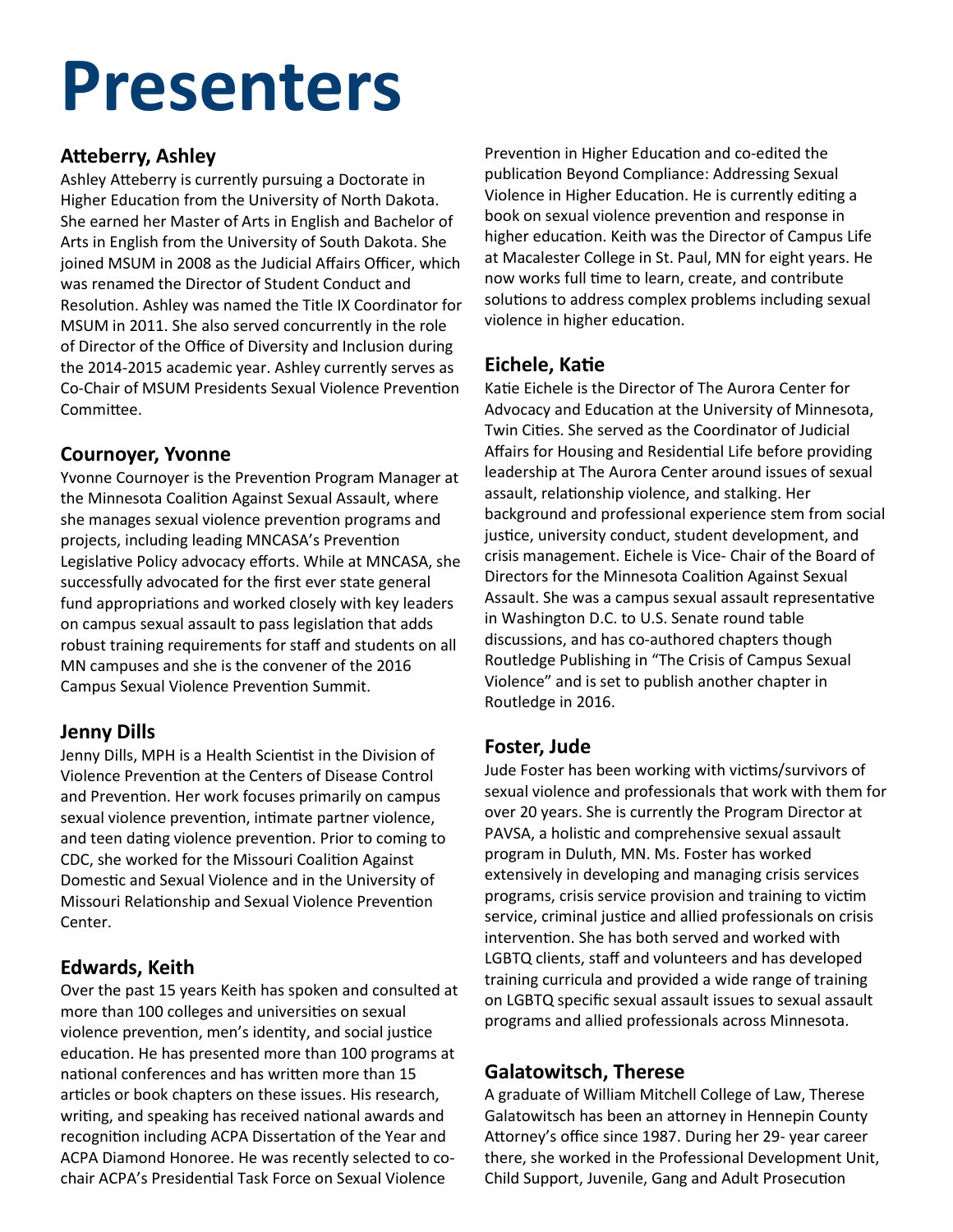Divisions. She is currently a Senior Attorney in the Adult Prosecution - Violent Crimes Division where she supervises a team of trial attorneys. Therese also supervises and trains attorneys on the division's Sexual Assault Specialty Team. As a prosecuting attorney, Therese has taken over 150 cases to trial. Therese is also an adjunct professor teaching trial advocacy to students at Mitchell Hamline College of Law.

### **Generous, Lexie**

Lexie Generous currently serves as the Violence Intervention and Prevention (VIP) Program Coordinator at the College of St. Scholastica in Duluth MN, where she develops and facilitates policies, programs, trainings, education, and support for the campus community around power based violence. Lexie is trained and has served as a sexual assault and domestic violence advocate from a variety of agencies throughout MN. She is a trained Title IX Coordinator from ATIXA. She also acts as a consultant for compliance and training related to human rights based violations, especially those related to sexual and gender based violence, gender equity, and safety on college campuses. Her primary focus within Student Affairs has largely revolved around inclusivity, social justice, intersectionality, oppression and power, systems, and voice.

### **Gerdes, Heather**

Heather Gerdes is the RE Initiative's Gender-Based Violence (GBV) Project Coordinator for the Winona State University Campus, whose mission is to enhance programming to reduce sexual assault, domestic violence, dating violence, sexual harassment, and stalking on campus. Heather has worked with The RE Initiative since March 2014 to assist in the development and implementation of a peer advocacy and education program that offers on-campus victim services. The program has a GBV 24/7 Confidential Helpline staffed by peer advocates and backed up by professional advocates from the community Women's Resource Center. The RE Initiative offers a comprehensive bystander intervention program (PACT, Prevent. Act. Challenge. Teach.) available to all students, faculty, staff, and administration. She received a B.A. in Communication Studies from Winona State University, minoring in Women's & Gender Studies. She is now earning her graduate degree in Education Leadership with emphasis in Organizational Leadership from Winona State University.

### **Gibbons, Roberta**

Roberta Gibbons, PhD, is an Associate Professor and Chair in the Department of Human Services at Metropolitan State University, where she coordinates and teaches in the violence prevention and intervention major and program evaluation. Prior to her current position, Dr. Gibbons served for 12 years as the associate director of The Aurora Center for Advocacy and Education at the University of Minnesota-Twin Cities. She has 14 years of experience working with survivors of sexual assault and domestic violence. Dr. Gibbons presents on a variety of topics including campus violence and the neurobiology of sexual assault both locally and nationally. She has published on the evaluation of prevention programming, and the role of universities in responding to and preventing sexual assault. Her current research uses a Participatory Action Research model to engage marginalized communities in violence prevention.

### **Haave, Laura Anne**

Laura Anne Haave, MPH, is the Director of the Gender and Sexuality Center at Carleton College and the Deputy Title IX Coordinator for Prevention. Laura has been a sexuality educator, sexual violence survivor advocate, and LGBTQA+ activist for more than fifteen years. She has a master's degree in health behavior and health education from the University of Michigan School of Public Health and previously worked at Northwestern University, the Massachusetts Institute of Technology and the University of Wisconsin-Milwaukee. Laura is a teacher trainer and curriculum developer for the Our Whole Lives (OWL) sexuality education series. She enjoys knitting during meetings and keeps a Sorting Hat in her office. (Pronouns: She/Her/Hers)

### **Hansberger, Eric**

Eric Hansberger has been at Cornerstone since 2011. Eric started as a youth counselor at Cornerstone and has been a leader in SBS program for the past 4 years. Eric is a trainer for Cornerstone's 60 hour Sexual Assault, Domestic Violence and Trafficking training at Cornerstone. He also connects with school staff as a consultant and trainer in the districts he serves. Eric has his bachelors in Psychology and Theology.

### **Heisler, Ed**

Ed Heisler is the Executive Director of Men As Peacemakers in Duluth. He specializes in engaging men, alongside women, in developing and implementing innovative community-driven sexual and domestic violence prevention strategies. His current highlights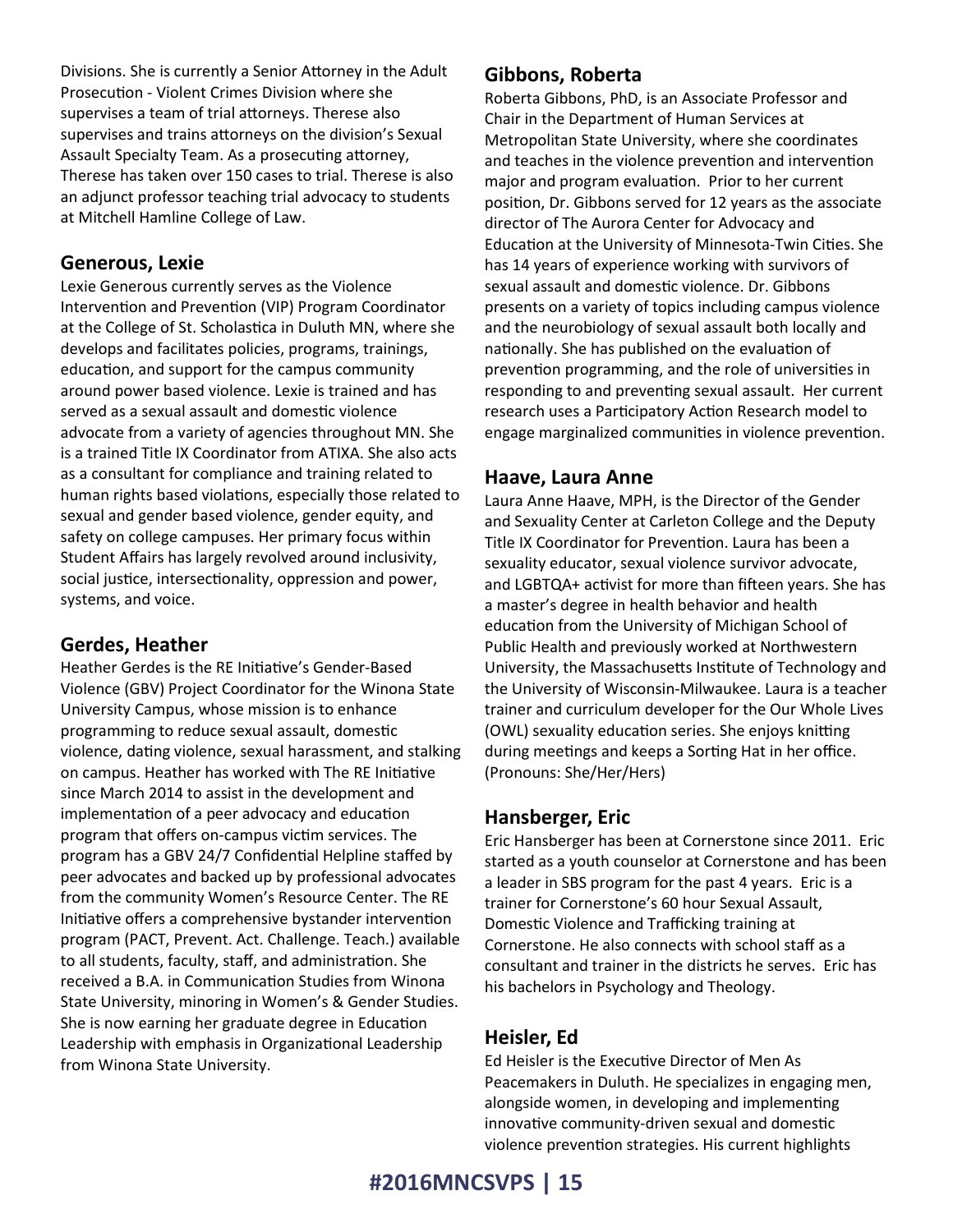include the creation and development of the innovative BEST Party Model to prevent sexual violence in college and nightlife environments. Ed has been a Core Trainer for A Call to Men for four years, has co-facilitated batterer's intervention classes for ten years, and researches men's involvement in ending violence against women. Ed provides presentations and workshops to organizations nationally and internationally, including the NFL, NHL, and MLB.

### **Hogoboom, Renée**

Renée Hogoboom is the System Director for Investigations in the Human Resources division at Minnesota State Colleges and Universities. She provides leadership to Minnesota State Colleges and Universities in investigations of discrimination, harassment, sexual violence and employee and student misconduct. Renée is involved in the development of policies (including discrimination/ harassment and sexual violence), procedures and initiatives as well as in developing training to assist with the implementation of those policies. In addition, she provides leadership and collaborates with campus affirmative action officers to develop affirmative action plans, and collaborates with campuses in developing strategies to implement affirmative action programs. Prior to accepting her position at Minnesota State Colleges and Universities in 1998, she was employed as an investigator at the Minnesota Attorney General's office.

### **Klein, Patti**

Patti Klein is the associate dean of students and Title IX coordinator at Hamline University. She has worked at Hamline for the past twelve years and higher education for over 25 years. She has been involved with sexual violence prevention work her entire time at Hamline, cofacilitates a first year seminar: *Living in a Rape Culture, What Are you Going to Do About It?* and is a member of the Sexual Violence Prevention Task Force, Ramsey County College Protocol Team, and the planning committee for this summit.

### **Kramer, Katie**

**#2016MNCSVPS | 16** human trafficking issues. Katie received her Master's in Katie Kramer is a Program Manager for the Minnesota Coalition for Battered Women where she serves as the lead with Project Connect Minnesota, policy issues affecting young people such as sex trafficking and child protection, and leads MCBW's youth programming and prevention activities. Katie comes to MCBW from the office of Senator Al Franken where she served as a field representative covering women's issues, with particular attention to domestic violence, sexual assault, and

Advocacy and Political Leadership from the University of Minnesota in Duluth and her undergraduate degrees in Political Science and Women's Studies from Loyola University Chicago. Her favorite hobby is teaming up with her certified therapy dog, Rascal, to serve youth overcoming personal life challenges and help promote social and emotional wellness in our community.

### **Krug, Michael**

Michael Krug is the graduate assistant for the RE Initiative on the Winona State campus. He is studying Professional Leadership Studies in the Leadership Education program with an emphasis in Higher Education.

### **LaDue, Lee**

Lee LaDue has worked in the field of victim services for almost 30 years. She has worked with physically and sexually abused children in residential settings, volunteered at the local battered women's shelter and has been in her current position as Coordinator of the Gender Violence Prevention Program at St. Cloud State University for over 20 years. Lee is a licensed Social Worker and has her MS in Human Relations, an interdisciplinary field committed to addressing questions of equity, self-determination, resource allocation and quality of life for people around the world.

### **LaDue, Peggy**

Peggy is the Executive Director of the Central MN Sexual Assault Center (CMSAC), a high volume Center in St. Cloud serving 4 counties. She has seen a lot of changes in crime victim services over the years and has provided leadership as the Center has implemented many innovative services and partnerships. CMSAC has enhanced their Trauma Informed Services by incorporating an understanding of the neuro-biology of trauma and how essential that is for responding to survivors of sexual violence. Ms. La Due demonstrates a passion and commitment while attempting to maintain a positive, hopeful attitude amidst very difficult, often frustrating, sometimes overwhelming, yet amazing and rewarding work!

### **Lafond, Emily**

Emily Lafond is a recent graduate of the University of Minnesota - Twin Cities where she earned her BA in Physiology. She is currently working at a Neurology clinic in the cities while she applies into MBA - Health Care Administration programs across the Midwest. She is a victim/survivor who was involved with The Aurora Center groups for 3.5 years.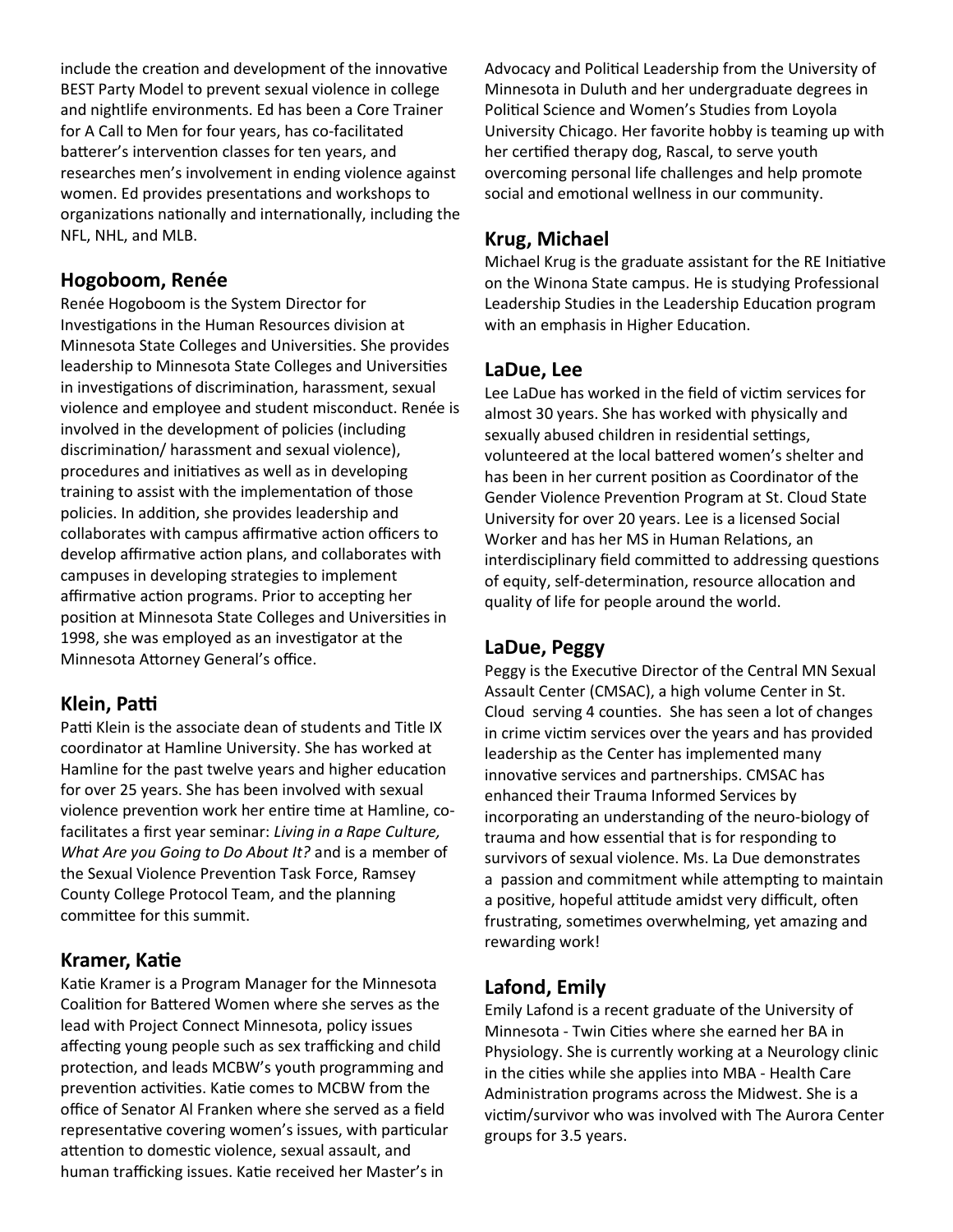### **Lanaido, Hannah**

Hannah Laniado joined MNCASA as the Sexual Violence Prevention Specialist in June of 2015 bringing her field experience with primary prevention work, commitment to cultural competency and harm reduction, passion for social change and systems advocacy, and experience working with survivors. Previously she worked for the Committee Against Domestic Abuse (CADA) as a shelter advocate, a legal advocate, and then the Sexual Violence Team Leader where she facilitated an eight county SART, provided 40 Hour Sexual Assault Advocacy Trainings, launched a volunteer crisis response program, and cofounded the Safe Bar Initiative- a primary prevention campaign in Blue Earth and Nicollet counties.

### **Lee, Camille**

Ms. Lee is a Civil Rights Attorney with the U.S Department of Education, Office for Civil Rights (OCR) in Chicago, Illinois. Ms. Lee has been with OCR for approximately ten years and has over seventeen years experience in School Law and Civil Rights. Ms. Lee received her Doctorate of Jurisprudence from Indiana University Maurer School of Law in 1999 and worked as a university administrator for several years prior to attending law school. She practiced law with two Chicago law firms specializing in School Law and Labor/Employment from 1999-2004. She joined the Chicago office of OCR in 2006 where she enforces the federal statutes prohibiting harassment and discrimination and has investigated a broad range of civil rights issues including claims of sexual harassment/ assault, disability, race, color, national origin, gender and age discrimination in school districts and universities. Ms. Lee has conducted numerous civil rights presentations for University personnel and student/parent organizations.

### **Lehmann, Carl**

Carl Crosby Lehmann has represented higher education institutions for over 20 years. Carl is an attorney with Gray Plant Mooty law firm in Minneapolis where he cochairs the firm's Labor Employment and Higher Education Practice Group. He is also the co-founder of trainED, a division of Gray Plant Mooty that provides training, compliance review, and investigation services for higher education institutions throughout the country. In 2015, Carl and his trainED co-founder were recognized as Minnesota Attorneys of the Year for their innovative approach in assisting colleges and universities with Title IX compliance.

### **Lutz, Leah**

Leah Lutz is the program manager at the Sexual Violence Justice Institute at the Minnesota Coalition Against Sexual Assault. Leah joined SVJI @ MNCASA in April, 2008 and has over fifteen years experience in sexual and domestic violence related work. She works closely with law enforcement and prosecutors to develop and deliver trainings customized for system practitioners. Additionally, she works with advocacy, health care professionals, corrections, law enforcement and prosecutors to pinpoint and design system improvements. She has developed, facilitated and delivered many types of trainings for SART teams such as webinars, the first national institute for SART leaders, conference keynotes, state-wide trainings and local team trainings. She has first-hand experience working directly with teams and/or team leaders in urban, rural and suburban settings. She has in-depth knowledge on the dynamics of sexual assault and the complexities of changing systems.

### **McPherson, TiShaunda**

TiShaunda McPherson is a Regional Attorney for the U.S. Department of Education, Office for Civil Rights. She is responsible for investigating discrimination complaints involving race, color, national origin, sex, disability, and age. Prior to joining OCR, she was a litigation associate for Kirkland & Ellis LLP. She also served as a Law Clerk for the Honorable Joseph A. Greenaway, Jr. in the United States District Court for the District of New Jersey. She received her Bachelor of Science from the University of Illinois, Urbana-Champaign; her Masters of Public Policy from the Hubert H. Humphrey Institute at the University of Minnesota, Minneapolis; her Juris Doctor from Northwestern University School of Law, where she was the Executive Articles Editor for the Journal of Law and Social Policy and President of the Black Law Students Association; and her Master of Divinity from Garrett-Evangelical Theological Seminary.

### **Mikl, Lori**

Lori Mikl is the Director of Affirmative Action/Equity and Legal Affairs and Title IX Investigator at Winona State University located in Winona, Minnesota. She has conducted Title IX investigations since 2004. Ms. Mikl holds a JD from Creighton University in Omaha, Nebraska.

### **Myhre, Kyle Tran**

Kyle "Guante" Tran Myhre is an MC, two-time National Poetry Slam champion, activist and educator based in Minneapolis. He has performed everywhere from the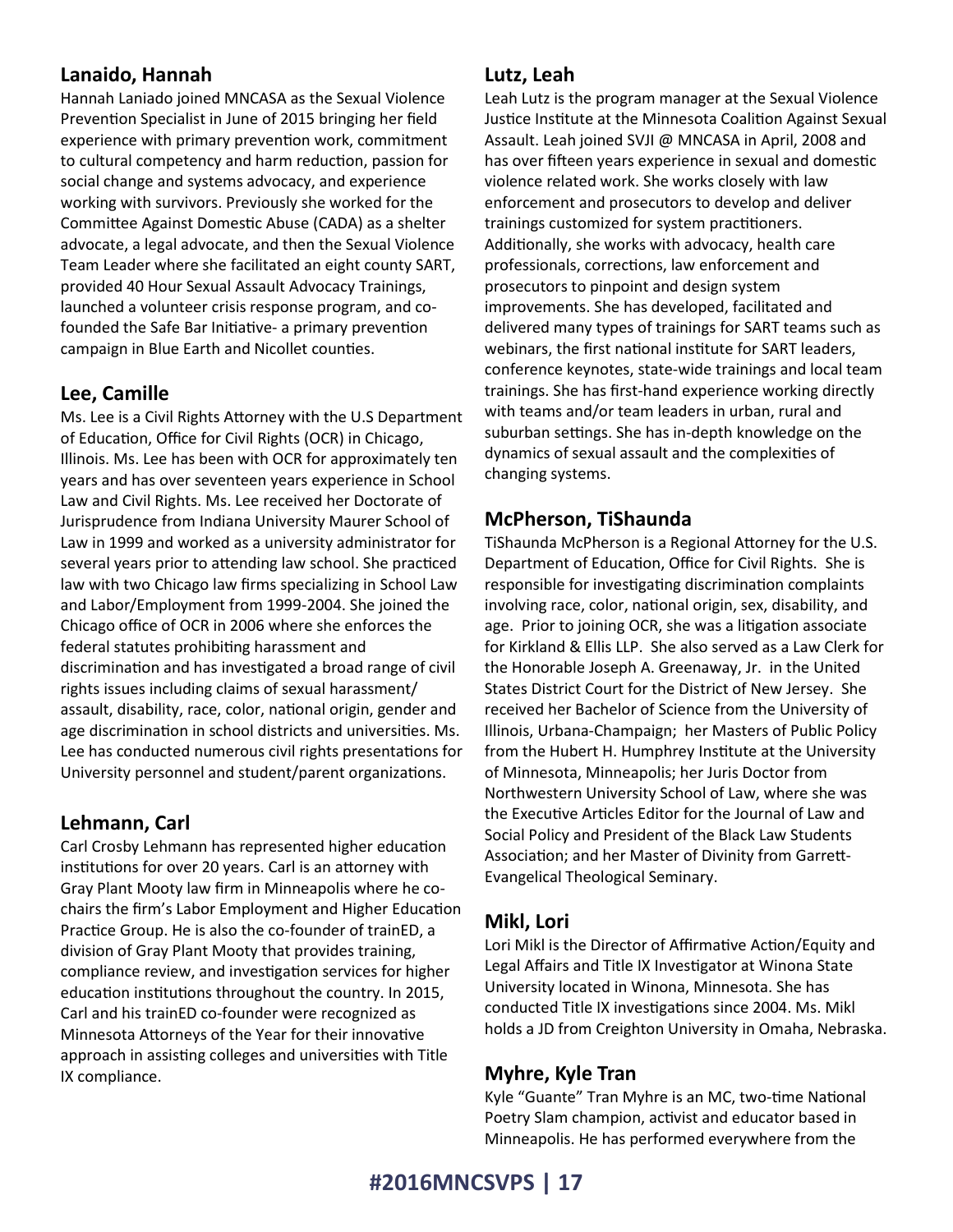United Nations, to the Soundset Hip Hop Festival, to countless colleges, clubs, theaters and rallies across the US, and his work has been featured on Upworthy, Welcome to Night Vale, Everyday Feminism, and beyond. He just completed a master's program at the University of Minnesota focusing on intersections of spoken word, critical pedagogy, and social justice education. For more, check out www.guante.info or follow him on Twitter at @elguante.

### **Olson, Dayna**

Dayna Olson is a Preventionist and Public Educator at the Rape and Abuse Crisis Center. She has over 15 years of experience as a technical writing expert and manager. As a preventionist Dayna is integral in the design and planning of primary prevention efforts, campaigns, and events. As an educator Dayna speaks with thousands of people in schools, businesses, and community organizations each year to promote prevention and raise awareness around the issues of relationship and sexual violence.

### **Osterhaus, Tyler**

Tyler Osterhaus has been with Cornerstone since the fall of 2015. Tyler has worked in sexual assault and domestic violence programming since 2001. He managed and developed prevention programs in Colorado, California, and Wisconsin. He has worked with the Department of the Navy's Family Advocacy Program and Sexual Assault Prevention and Response (SAPR) Program.

### **Palmer, Caroline**

Caroline Palmer joined MNCASA in 2008. As legal affairs manager she works to develop MNCASA's policy agenda, provide technical assistance to member programs, organize trainings for criminal justice and social services professionals, conduct legal research and develop educational resources. Prior to joining MNCASA she was the Pro Bono Development Director at the Minnesota State Bar Association, Executive Director for LegalCORPS and a staff attorney at the Minnesota AIDS Project. Ms. Palmer is a graduate of Barnard College and Hamline University School of Law (where she also taught as an adjunct professor). She completed the Policy Fellows Program at the Hubert H. Humphrey Institute of Public Affairs at the University of Minnesota.

### **Peterson, Lynn**

Lynn Peterson is the Coordinator for Sexual Assault Services/Wellness Educators Program at Minnesota State University Moorhead. Lynn is a Licensed Social Worker who received her Master in Management from the

University of Mary and her Bachelor of Arts from North Dakota State University. Lynn worked for the Rape & Abuse Crisis Center of Fargo-Moorhead and Minnkota Health Services (providing services for people living with HIV, their partners and families) prior to joining MSUM. She co-authored New Beginnings, a manual for implementing an adolescent sexual assault support group. Lynn currently serves as Co-Chair of MSUM Presidents Sexual Violence Prevention Committee.

### **Redetzke Field, Becky**

Becky Redetzke Field is a Legal Advocacy Coordinator at The Aurora Center for Advocacy & Education at The University of Minnesota – Twin Cities. She has been with Aurora since 2006, starting as a volunteer and becoming full-time staff in 2009 where she serve victim-survivors of sexual assault, relationship violence, and stalking at the University of Minnesota as well as Augsburg College. In 2015 she was honored with the Journey of Hope Advocacy Award for her service as an advocate for survivors of sexual and domestic violence. Becky also provides educational presentations and discussions with an emphasis on the unique challenges of being a service provider on a college campus.

### **Richtsmeier, Kari**

Kari Richtsmeier has worked in higher education for the last 18 years. She has worked extensively abroad in numerous roles, including four years as a faculty director for a provider program. Working with study abroad and international students inspired her to join the field of international education, where she has moved to Hamline University into a leader in Generational Study Abroad, but also a model for health and safety management of students abroad and international students on campus. Kari works very closely with Overseas Security Advisory Council (OSAC), Minnesota Private College Council (MPCC), on legislation surrounding reporting and critical incidents abroad, Association of Internal Educators (NAFSA) and EducationUSA.

### **Schnell, Paul**

patrol officer, and patrol supervisor. Paul holds a Paul Schnell became the Chief of Police for the Maplewood, Minnesota Police Department in July of 2013. Before being appointed as Maplewood's chief, he served as Chief of Police for the Hastings, Minnesota Police Department. Prior to Hastings, Paul was a member of the St. Paul Police Department. During his time with the St. Paul Police Department, Paul held numerous assignments, including public information officer and spokesperson, sex crimes and child abuse investigator,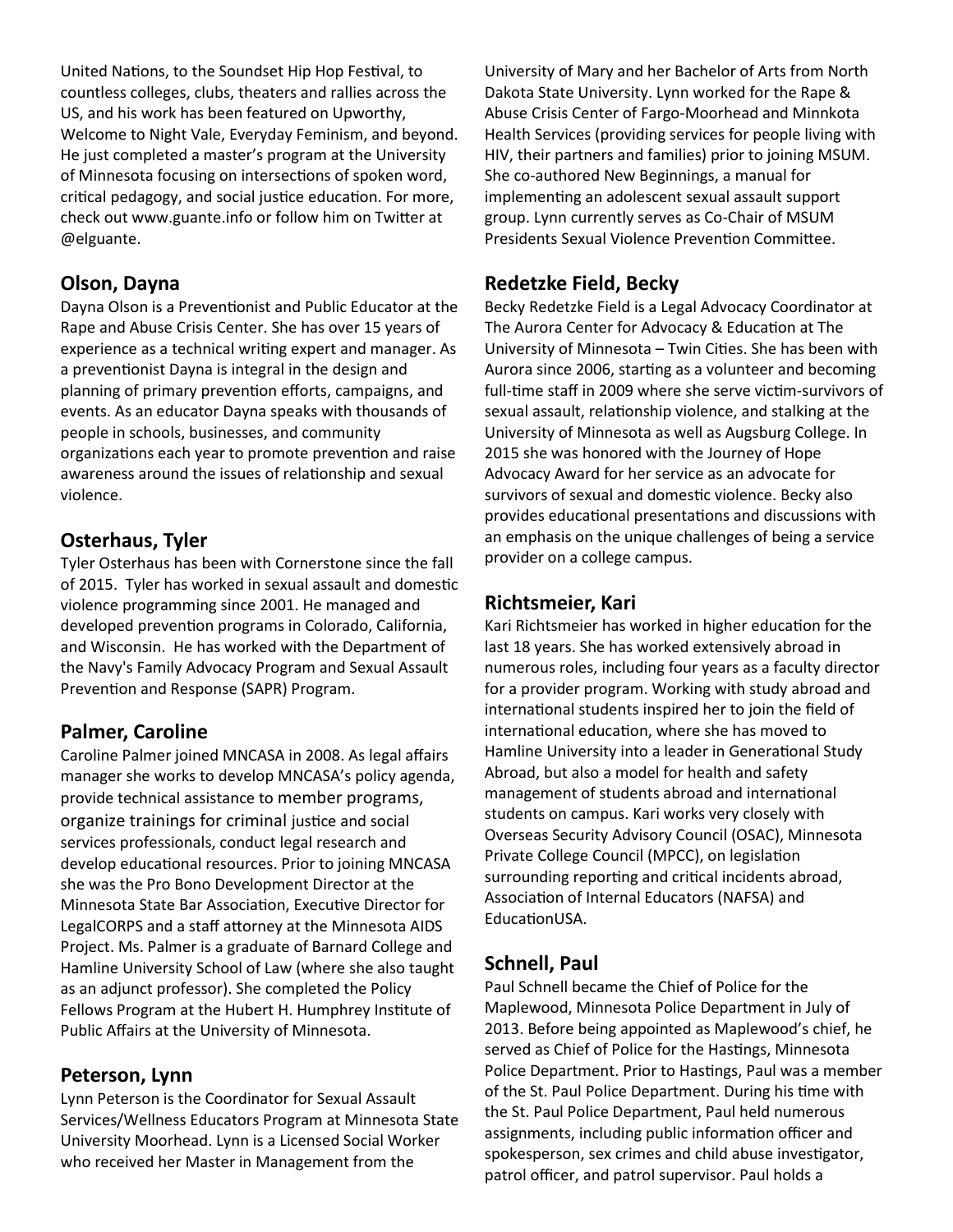Bachelor of Social Work degree from the University of Saint Thomas and a Master of Arts in Organizational Leadership from Saint Catherine University, both located in Saint Paul. He is licensed in the State of Minnesota as both a Peace Officer and Social Worker.

### **Schultz, Laura**

Laura Schultz has coordinated the Violence Awareness & Response Program for the past five years and has worked as an adjunct professor in the Department of Gender and Women's Studies at Minnesota State University, Mankato for the past four. In the past four years, she has taught Violence & Gender, Social Justice Theater, and has cotaught Training Sexual Assault Advocates for the past two Springs. She received her Master of Arts in Gender & Women's Studies from Minnesota State University, Mankato in 2011 and her Bachelor of Social Work with a minor in Women's Studies from the University of Wisconsin, Oshkosh in 2009. With Hannah Laniado and many other community partners, she co-created the Safe Bar Initiative, plans Mankato's annual Take Back the Night and other SAAM programming, and meets with a campus coordinated response team she created a few years ago.

### **Smith, Kathy M.**

Kathy M. Smith is a Licensed Independent Clinical Social Worker. She earned a Bachelor's degree from Moorhead State University and a Master's degree from the University of Wisconsin, Madison. Kathy is currently Director of Prevention and Education at the Rape and Abuse Crisis Center in Fargo, North Dakota. Kathy has been a practicing social worker for 33 years and has extensive experience working with the issues of prevention of intimate partner and sexual violence and prevention.

### **Stock, Jacob**

Jacob Stock is currently a Sophomore at Winona State University. He is studying Social Work and Spanish as his majors and Women, Gender, and Sexuality studies as his minor. He has have worked with the RE Initiative for two years. Jacob is both a peer advocate and peer educator, and is very passionate about preventing and responding to violence on campus.

### **Tennessen, Molly**

Molly Tennessen just finished her first school-year as a Cornerstone School-based advocate and educator. Prior to Cornerstone, Molly taught high school, facilitated groups for domestic violence offenders, and was a

lecturer at the college level. Molly has a Masters in Sociology from UW-Milwaukee.

### **Thomas-Card, Traci**

Traci Thomas-Card is the Prevention Program Coordinator for The Aurora Center for Advocacy & Education and Boynton Health Service at the University of MN-Twin Cities. Traci is certified as a Title IX Investigator, and also an instructor in the Leadership Minor Program. She is currently pursuing her Ed. D. in Higher Education through the department of Organizational Leadership, Policy, and Development at the University of Minnesota. Her current research interests include the LGBTQIA+ college student population, intersectionality, student development, and violence prevention. You can reach her at: thom3995@umn.edu.

### **Van Liew, Sarah**

Sarah Van Liew is a fourth year student at the University of Minnesota Medical School. As a victim/ survivor passionate about speaking out against sexual assault, she helped facilitate the 2014 and 2015 Sexual Assault Fundamentals Education conference at the medical school. Since June 2014 she has served on the board of the Sexual Violence Center, which provides a 24/7 crisis line, counseling, support groups, and advocacy to all those affected by sexual violence. She has spoken on numerous educational panels, and has told her story as a part of sexual assault medical advocate training. Upon receiving her medical degree in May 2017, she will begin her residency in Psychiatry and will pursue a career focused on serving women affected by sexual and domestic violence and other traumas.

### **Watson, Amanda**

Amanda Watson is a kanaka maoli (Native Hawaiian) trainer and facilitator working with the Minnesota Indian Women's Sexual Assault Coalition. Amanda brings several years of facilitation and training experience spanning a wide range of topics relating to Native women and violence. Prior to their work with MIWSAC, Amanda worked as an advocate with university, county, and nation-wide sexual assault advocacy organizations. They also worked in student affairs for several years in a variety of functional areas.